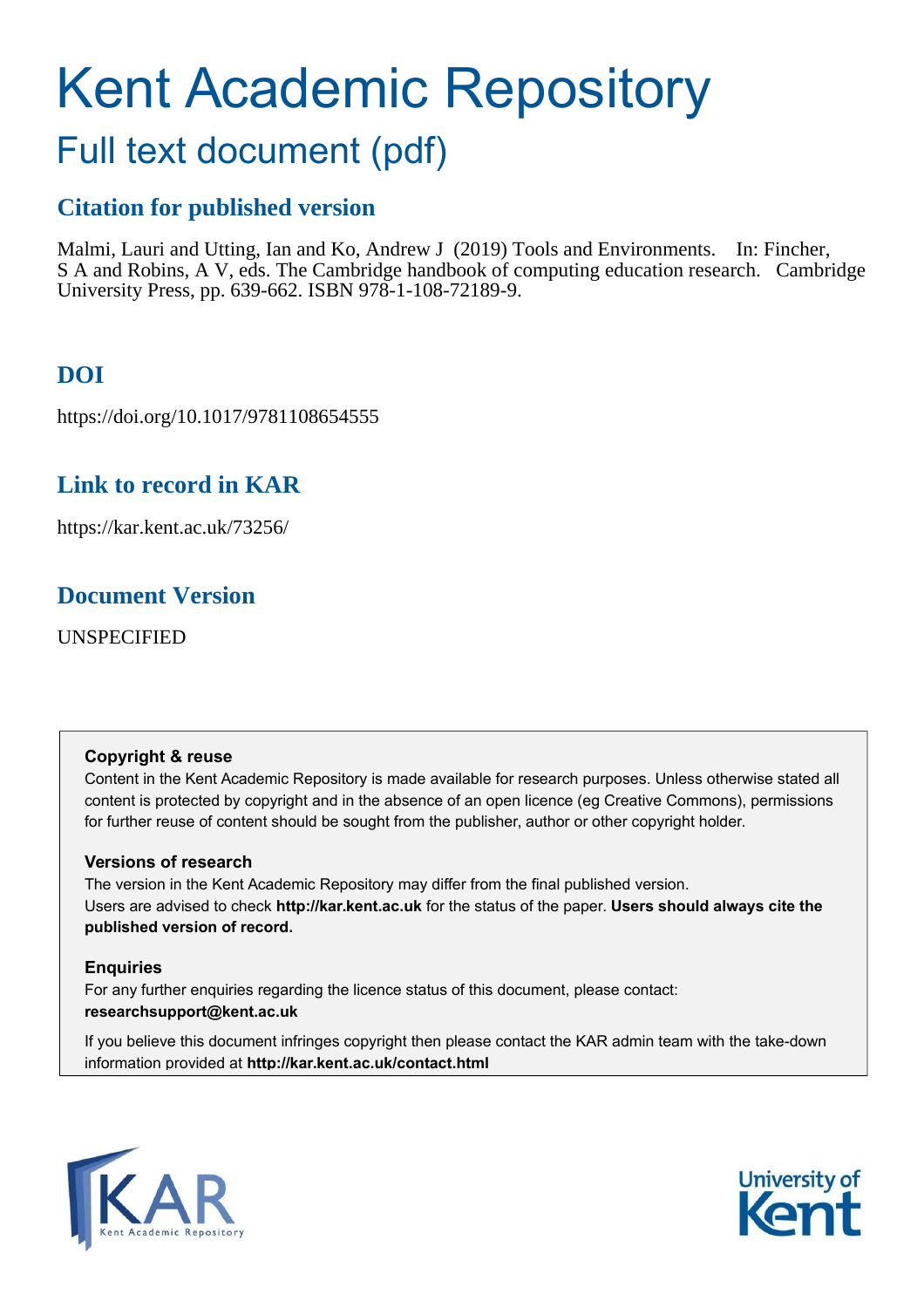# **This document is a pre-publication draft of:**

Lauri Malmi, Ian utting, and Andrew J. Ko (2019) Tools and Environments. In S. A. Fincher & A. V. Robins (Eds.) The Cambridge Handbook of Computing Education Research. Cambridge, UK: Cambridge University Press.

# **The published version has been further edited, please obtain and cite the published version from:**

<http://www.cambridge.org/9781108721899>

<https://www.amazon.com/s?k=cambridge+handbook+computing+education>

This draft has been made available (in an institutional archive or document repository) with permission, under the Cambridge University Press Green Open Access policy:

<https://www.cambridge.org/core/services/open-access-policies/introduction-to-open-access>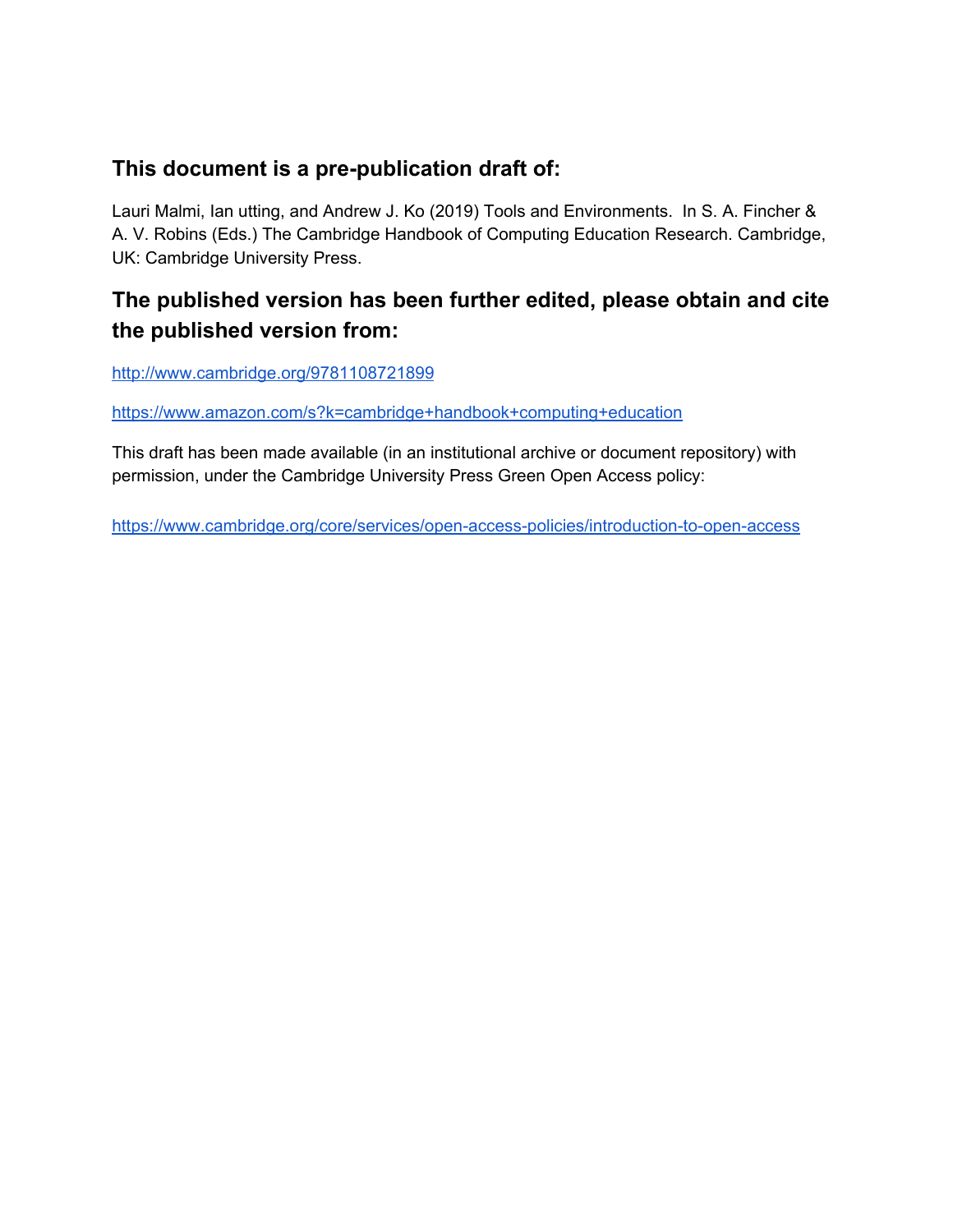# **Tools and environments**

Lauri Malmi, Ian Utting, Andrew J. Ko

## **1 Introduction**

The roots of computing as a discipline stem from the need to present and manipulate data automatically. Building software tools has therefore always been an important activity in the field, both in professional practice and in academic work. Correspondingly, learning to use tools needed for professional programming has been one of the core elements in computing education. Languages have, of course, changed and developed over the decades, but the basic skills in using compilers, interpreters, editors, and debuggers have always been necessary to learn. In current computing education, similar learning goals persist even though modern IDEs, like Eclipse, have reduced (but not excluded) the need to learn to use separate tools.

There is a large diversity of types of tools that contribute to the learning of computing. Some programming languages and environments have been developed primarily as tools for education. Early examples of these included BASIC (Kemeny & Kurtz, 1964) and Pascal (Wirth, 1973). More recent cases include, for example, Scratch (Resnick et al., 2009) and Alice (Cooper et al., 2000). The basic idea behind these languages has been to provide a simplified environment for learning programming, and hide many complexities in the world of professional programming. The more recent graphical programming environments also aim at reaching the younger population (e.g., Meerbaum-Salant et al., 2013), from preschool onwards, instead of tertiary-level students only. Though, some institutions also use these environments as a gentle introduction to programming (Cooper et al., 2003).

Other attempts at simplifying tools and environments for beginners have looked at ameliorating the complexity of elements of the professional tools which tend to be more complex and general than is needed in education. Areas of concern have been I/O and graphics libraries (Wolz & Koffman, 1999; Bruce et al., 2001), and even the language itself, revealing more complete subsets of the language as beginners develop their skills (Felleisen et al., 1998)

Learning programming has always been challenging for a large number of students. Therefore, it is natural that computing educators have started to develop educational tools which focus on supporting various aspects of students' learning process. A notable early example was the BALSA algorithm animation tool (Brown and Sedgewick, 1984), which provided visualizations of algorithm execution. Such tools were initially standalone applications and were often platform-dependent, limiting access to them. With the widespread availability of network access to resources which came with the internet, dissemination of tools became much easier. Moreover, due to the rapid expansion in the number and diversity of web development tools, and with the dramatic increase in the bandwidth available to students (at least in some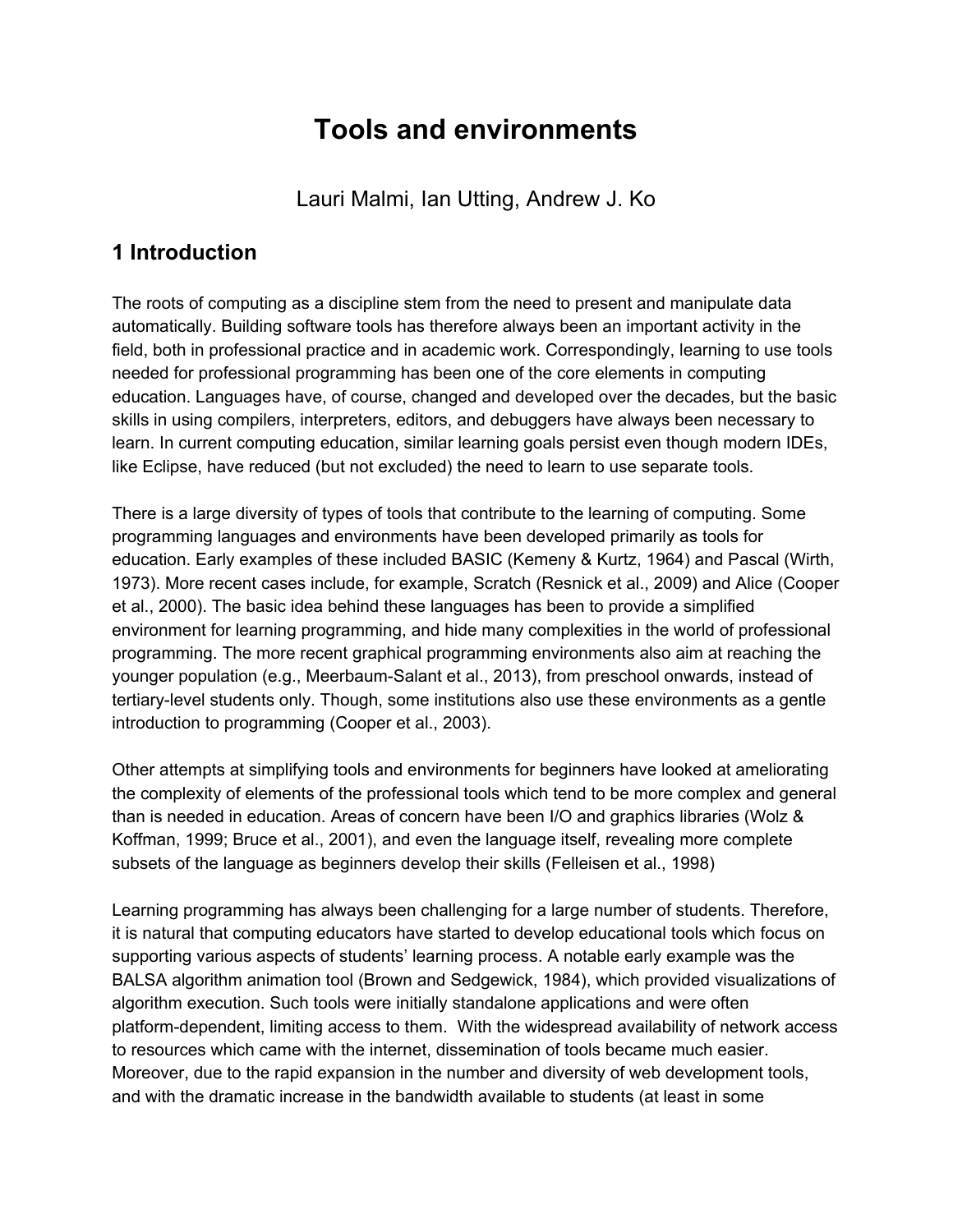countries), most current educational tools are either wholly browser-based or have a browser interface which interacts with server-side applications.

In this chapter we seek to survey these various categories of tools and the research on them. We start by discussing the motivation for such research, what forms of tools exist and for whom they have been developed. Then, we present overviews of several important application areas. Finally, we discuss some generic challenges in tools research.

# **2 Why are tools important for Computing Education?**

Computing is partly a practical field, and so most computer science education focuses on teaching students to design and implement complex systems to solve problems. Tools are usually a central part of the learning, but only implicitly, as technical implementations needed to reach a desired goal. It is therefore natural that computing educators have been highly active in developing and evaluating tools to support learning, as well as their own work as teachers. Tools can often be considered pedagogical support mechanisms, and compared with many other fields, computer scientists have the privilege that they (and their students) are much more often capable of designing and building the tools themselves.

It is thus not surprising that significant share of computing education research concern tools. Valentine (2004) surveyed 444 papers addressing CS1/CS2-level education published in 1983-2004 in SIGCSE Symposium proceedings, and identified that in 99 of them (22%) the main topic was some form of tool. Simon (2007) analyzed 4 years of ACE and NACCQ conferences (2004-2007) and identified that in 16% of the papers the topic was teaching/learning/assessment tools. In further analysis Simon (2009), showed that 26% of conference papers in the first 7 years (2001-2007) of the Koli Calling conference concerned tools, as did 17% of ITiCSE papers in years 2005-2008 (Sheard et al., 2009).

# **3 What is a tool?**

Educational tools in computing take many forms. An obvious case is a *software application*, which one can download and install, such as BlueJ (www.bluej.org) environment for learning object-oriented programming in Java. A tool could also be a *web application providing some service*, like Problets (www.problets.org), which are "problem solving software assistants for learning, reinforcement and assessment of programming concepts", and PeerWise (peerwise.cs.auckland.ac.nz), which supports student-generated multiple choice questions as a pedagogical method. On the other hand, there are hundreds or thousands of small interactive applications available via the web which demonstrate the operation of individual concepts, like particular data structures or sorting algorithms. Often these have been developed as student projects, and published, "as is", sometimes collected and curated, and possibly incorporating other non-tool resources such as YouTube videos.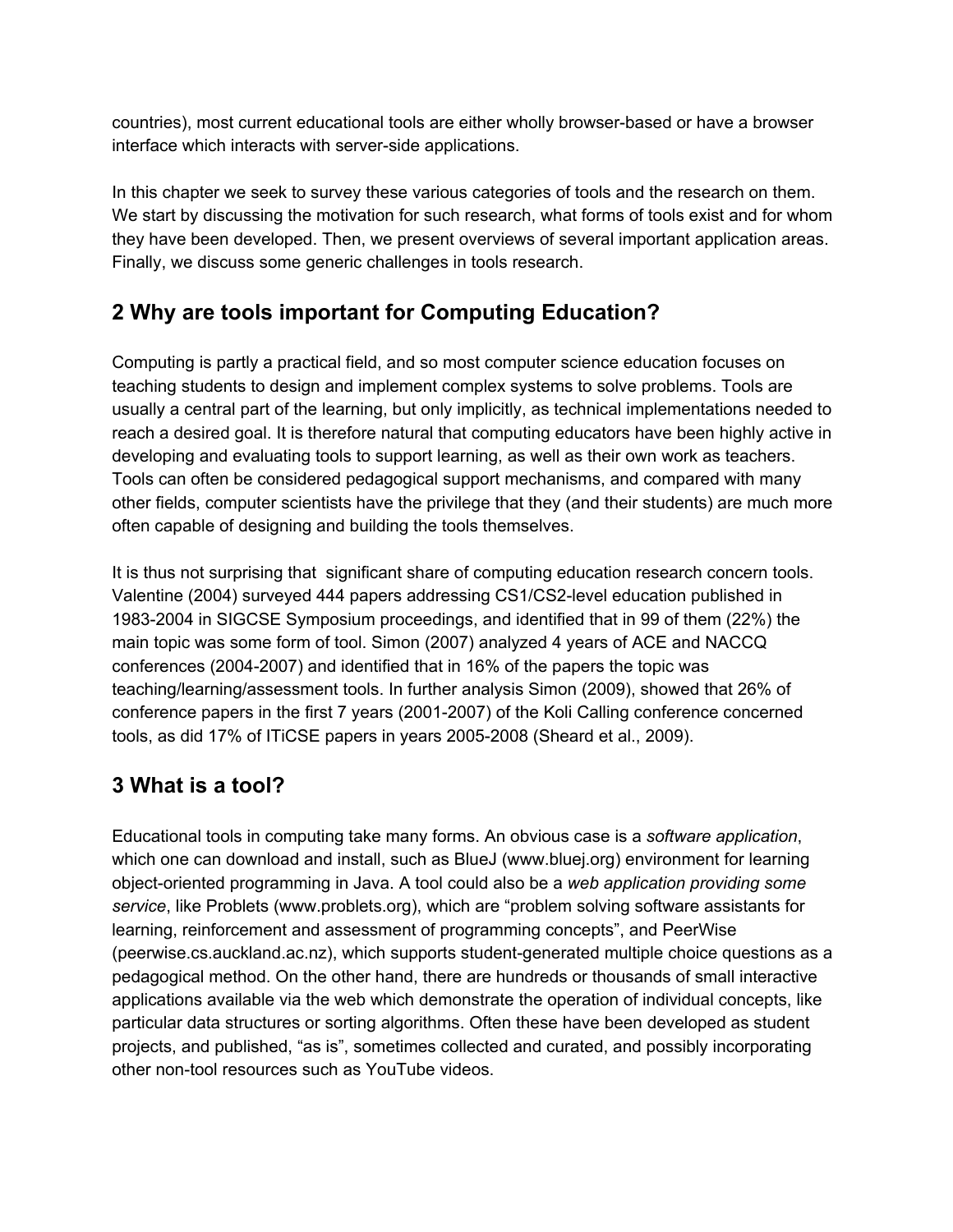Another class of tools includes *software frameworks* that can be used to build new educational applications. For example, Tango (Stasko, 1990) was a software library to build algorithm animations. The increase in availability of rich interactive content, also called smart learning content (Brusilovsky et al., 2014), is often the result of the availability of such frameworks, because the same technological framework can been used to generate multiple different instances of examples or exercises. For instance, the jsVEE framework (Sirkiä, 2016) has been developed to enable building visualizations of Scala and Python programs, and jsParsons (Helminen et al., 2012) is a tool for building Parsons problems. Instances of these visualizations and problems have been made available at the ACOS content server (Sirkiä and Haaranen, 2017, acos.cs.hut.fi), which is a software architecture supporting dissemination of smart learning content into different learning management systems. All of these frameworks and servers can be considered tools for teachers to create and disseminate smart learning content for students.

However, a tool can also be a *definition language*. Initially, the Pascal language was designed as an educational programming language. While, there had to be Pascal compilers to build executable programs, these were separate tools generating code for different platforms. Another example of language tools is that some algorithm visualization systems, like JAWAA (www.cs.duke.edu/csed/jawaa2), are built on using a scripting language, which can be processed into a visualization (Rodger, 2002).

Of course, there are many tools used in computing education that are not specific to the discipline, and many tools which are specific to the discipline but are not in essence educational. In the rest of this chapter we will leave aside discussion of generic educational tools and platforms such as learning management and support systems like Moodle or PeerWise, and general interactive tutorial systems. Professional tools, like Eclipse or general purpose programming languages and corresponding systems software are frequently used in computing education, and learning to use them is an important goal of learning in computing curriculum. While these may be complex for novices, it is then possible for teachers to focus on using only a core set of operations, and even provide a simplified user interface for students. Later on, actual professional tools can be adopted. We do not discuss professional tools explicitly in this chapter.

Finally, we restrict our discussions to software tools, leaving out tools for physical computing or CS unplugged [\(www.csunplugged.org](http://www.csunplugged.org/)) (Chapters 3.7 and 3.11 focus on these topics).

#### **4 Stakeholders**

Tools can be considered from several stakeholders' points of view. Many educational tools and applications focus on supporting *students'* work, including, for example, tools for visualizing and concretizing program execution (program visualization, algorithm visualization), intelligent tutoring systems, automatic feedback tools, etc. But some tools have primarily been developed for *teachers*, such as plagiarism detection tools, (e,g. Lancaster & Culwin, 2004; Rosales et al.,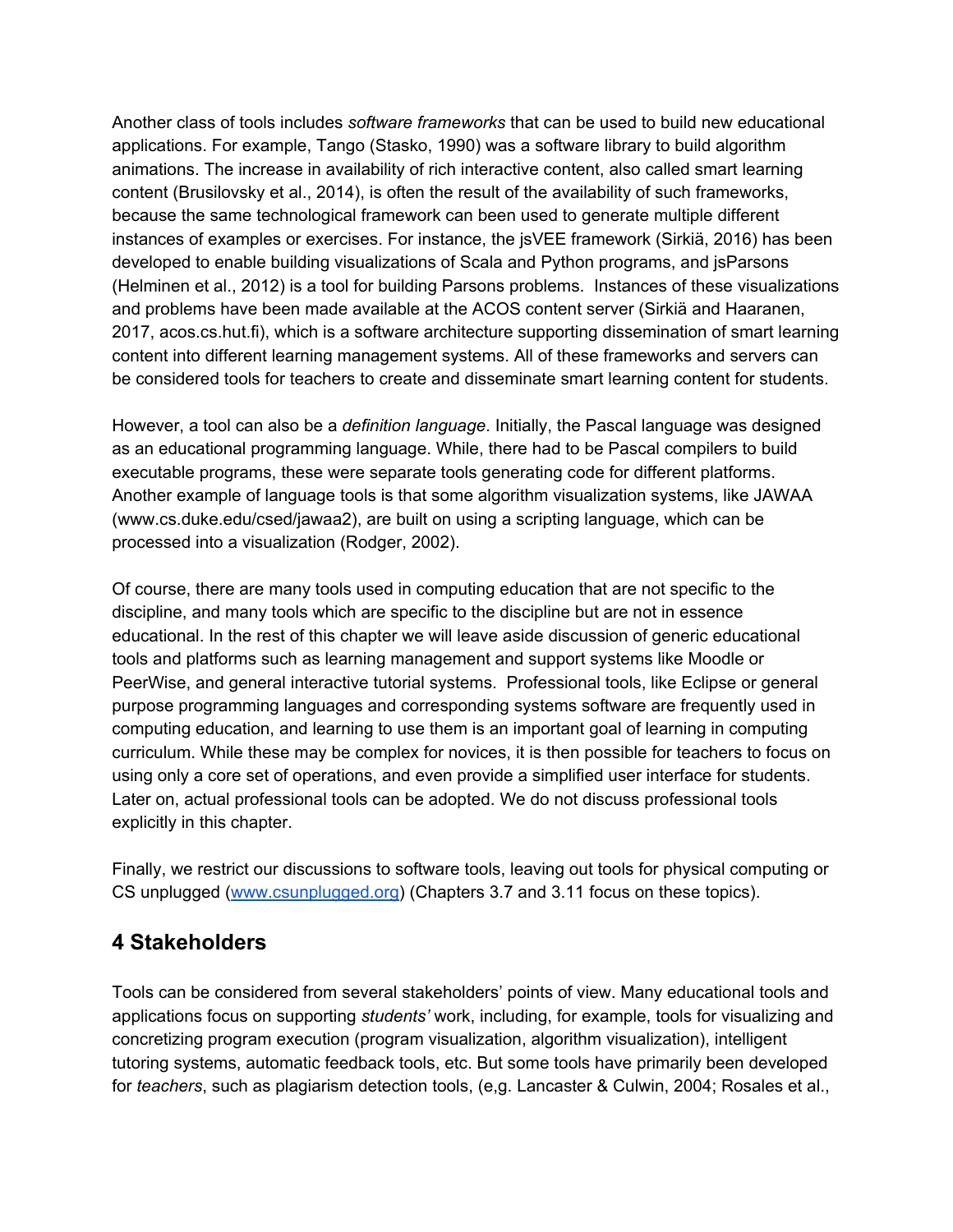2008) or frameworks (see above) which allow teachers to build new learning content or assist in assessment. These tools can, of course, also be used by students, for instance in project work where the task is to delve into some topic and prepare a learning resource as the outcome.

Teachers can act both as *producers* and *consumers*. Firstly, teachers can build new learning content using some tool and use it in their own education, while also providing other teachers the possibility to access and adopt the material. Then the other teachers act as consumers. They might use the available resources as such, but they could also wish to tune them, for example, by adding annotations to the material. Kelmu (Sirkiä, 2016) is such a tool for consumers, which has been used to annotate program visualizations, but could be used to annotate other types of animations, too.

Finally there are *developers*, who implement and maintain tools. Of course, teachers could act as developers, too, and often do. However, it is useful to differentiate between these roles, because the needs for tools are quite different from the point of views of various roles. For teachers and students, easy access, low learning curve and high usability are important, while for developers, maintainability, code quality, choice of technologies, architecture, and available documentation are more important.

## **5 Classification of tools**

The range of tools computing education is broad, and it is impossible to discuss thoroughly all tools research in this chapter. It is, however, useful to provide some structure for the area. A good resource here is the paper by Kelleher and Pausch (2005) who presented a taxonomy of educational tools for programming, identifying several dozen different tools designed for novice programmers to learn to code. While the paper focuses narrowly on programming, and not all topics in computing, their paper actually covers a great majority of the tools relevant tools to this chapter.

Kelleher and Pausch split tools into two major categories. *Teaching systems* attempt to teach programming for its own sake and have goals, such as simplifying the creation of code, finding alternatives to typing programs, providing new ways of structuring programs, supporting better understanding of program execution, supporting social learning, and providing a motivating context. The second major category they called *empowering systems*. They argued that "the designers of these [latter] systems are not concerned with how well users can translate knowledge ... to a standard programming language. Instead, they focus on trying to create languages and methods of programming that allow people to build as much as possible." Here they identify systems which support new methods of specifying the program logic, improvements in programming languages, and applications in entertainment and education in other domains of knowledge.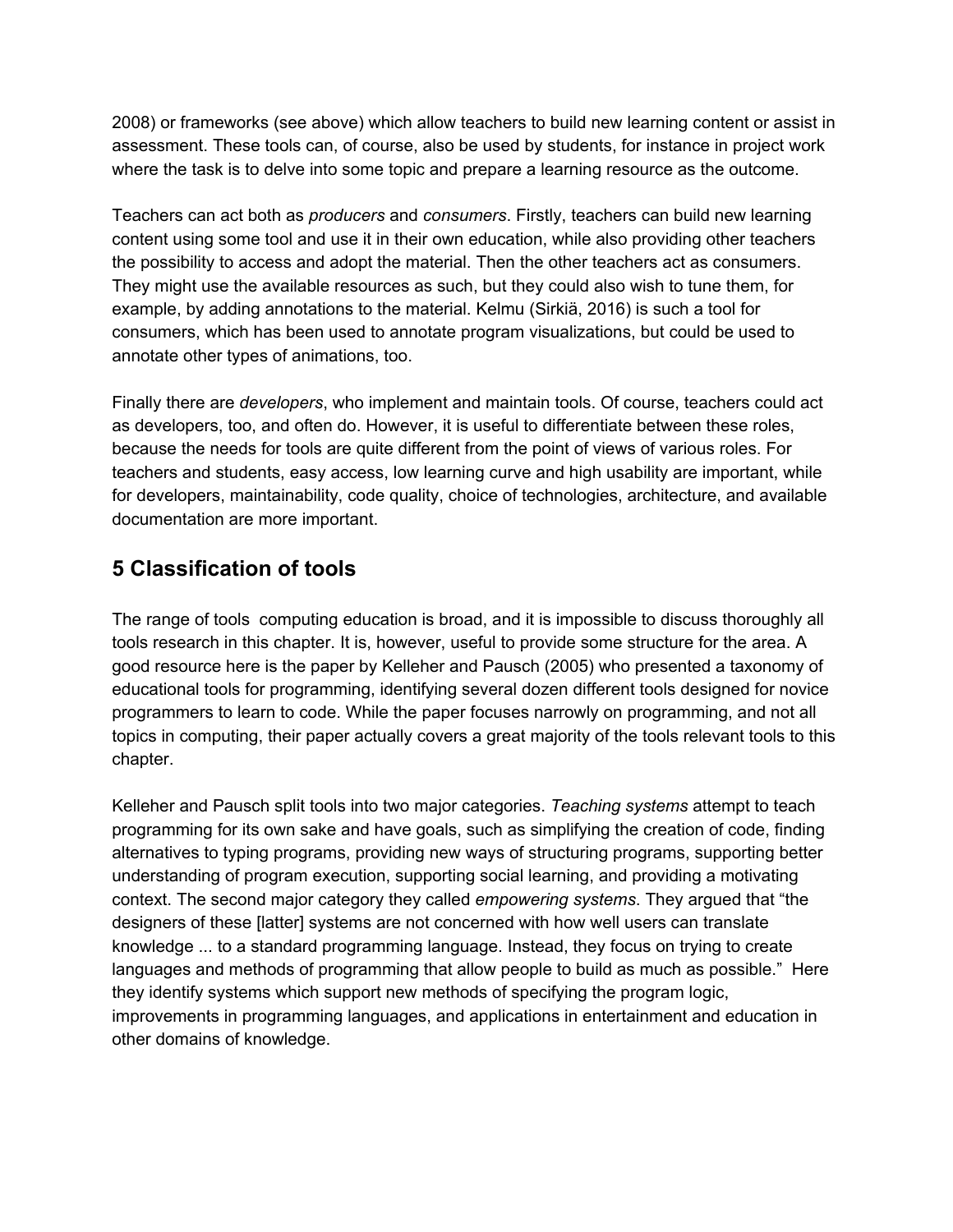Another, more narrow, survey of tools supporting programming education, published at roughly same time, is the work of Gómez-Albarrán (2005). It focuses on 20 important tools operating in four different domains: reducing the complexity of the development environment; providing examples [to guide/of] programming; visualizing program/algorithm execution; and providing a simulated world where the programmer can control activities. These fall in the domain of teaching systems in the categorization of Kelleher and Pausch.

While this top level categorization is helpful for comparing the goals of the system, it does not provide much granularity about the instructional and learning properties in prior work. Moreover, there has been more than a decade of additional work since its publication. The rest of this chapter will attempt to provide some of this increased granularity, with sections discussing some of the most important types of tools that have been designed to support different aspects of learning computing.

A broad area could be described as tools for *scaffolding learning.* First, there are tools and environments which support *planning, designing, analyzing and constructing programs* (section 5.1). These tools provide a simplified environment, which hides some of the complexity of programming concepts and processes as compared to working directly with professional tools. For example, block-based programming languages and environments, like Scratch or Blockly (developers.google.com/blockly) efficiently remove the requirement for students to engage with fine details of syntax.

A second category of scaffolding tools covers different types of *feedback* for students on their work. As an example, *automatic assessment tools* (section 5.4) can provide feedback on students' programs in terms of their correctness, style, structure, and efficiency. There are also tools for analysing formal design specifications. Such tools are naturally valuable for teachers, too, because they can reduce their workload by analyzing and grading student work automatically. Teachers can then use their time more for guidance and giving feedback on such aspects of student work that are hard to analyze automatically, such as design choices or use of algorithms.

Third, computing concepts are frequently abstract and invisible. Therefore scaffolding student learning with *visualization* and *animation* (section 5.5) is a broadly explored area of tools research. Some such tools provide opportunities for various types of interaction with the visualization, such as responding to questions, browsing or zooming in and out in the dynamic presentation, or providing input values and thus *simulating* a system or operation.

In all of the above categories, one important aspect of tool-based scaffolding is the pace: getting immediate feedback on one's solution or work is valuable because it supports personal reflection on learning much better than getting teachers' feedback several days or even weeks later. Many tools also allow students to re-submit a revised solution or explore interactively how a particular system or concept works, although some impose a delay to avoid very fine-grained interaction.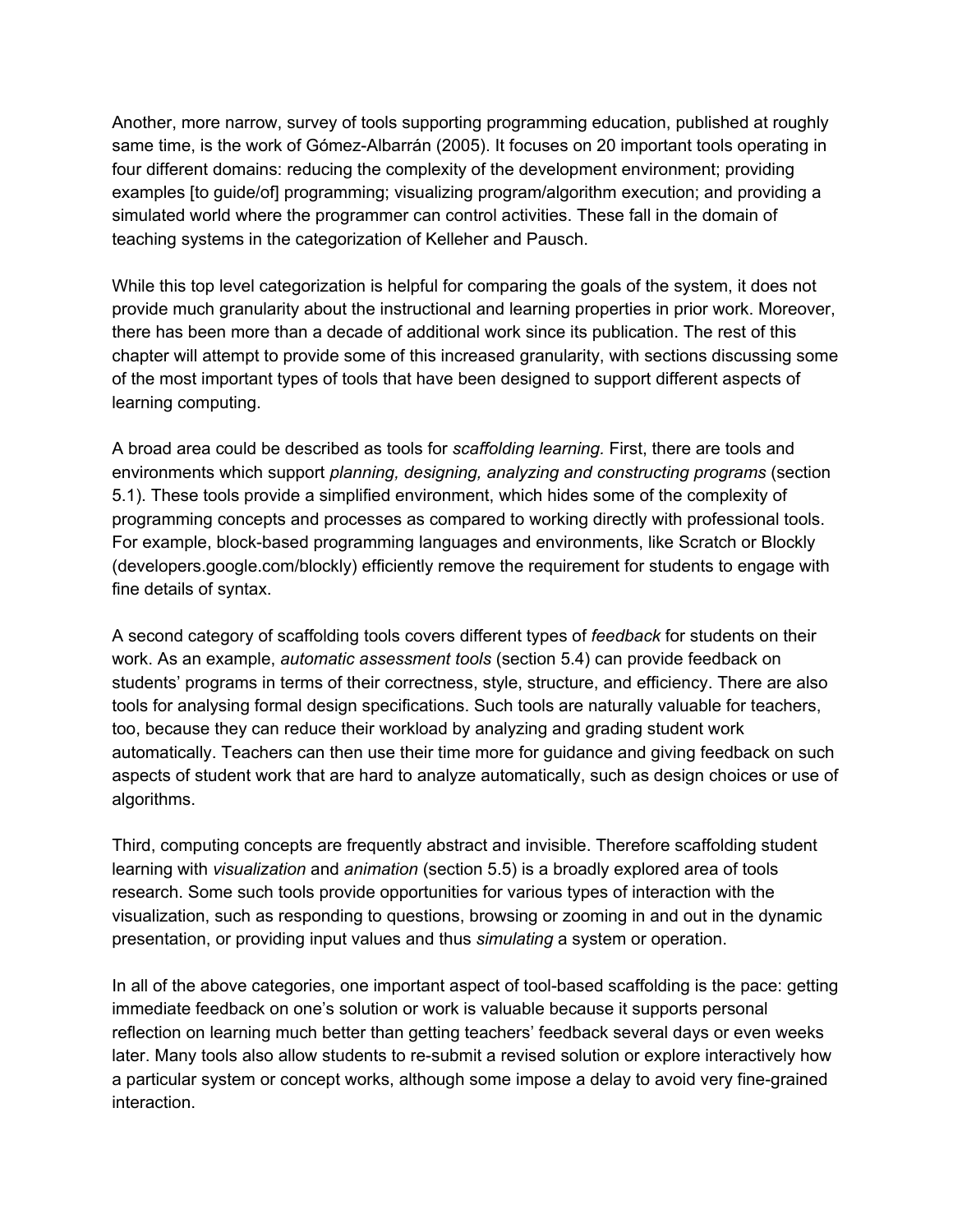The fourth area of scaffolding concerns support for students' motivation. This is an area where various forms of *educational games* and *gamified approaches* work (section 5.2). Finally, there is research carried out on *e-books* which form comprehensive interactive resources for learning programming (section 5.3).

We discuss each of these areas in more depth below.

#### **5.1 Supporting the writing of programs**

Since educational programming languages and environments first came into existence, there has always been a tension between providing specific tools to decrease barriers to entry and engage learners with with professional tools as their abilities grow.

Languages designed, or adapted, for use in education have long been integrated with development environments tailored to that purpose, from BASIC in the 60s through Turbo Pascal in the 80s and on to graphical IDEs (e.g. Scratch) in the 21st century.

In the early stages of their development, although these IDEs were designed to be used by professional software developers, they were simple enough to be used by beginners without significant learning overheads, but as they matured beyond the simple edit-compile-run cycle to include the rapidly expanding software development toolchain, they became less and less accessible. For their target professional audience, this is not a major problem as they are expected to use the tools every day and be prepared to invest in learning their increasingly complex interfaces, but for beginners, the barrier to entry became increasingly high. This led to a number of attempts from around 2000 to subset existing and emerging IDEs (Eclipse for Education, Visual Studio Express), or provide plugins specific to educational settings (the NetBeans BlueJ plugin). These efforts have largely been abandoned due to the cost of maintenance, or subsumed into a more general "freemium" licensing model where they have lost any specific educational focus.

A more successful approach has focussed on the creation of IDEs specifically targeting learners and existing languages: Dr Scheme for Scheme (Findler et al., 2002) which later became DrRacket, BlueJ for Java (Kölling, 2003) and DrJava (Allen et al., 2002). As well as providing features for learners (such as BlueJ's direct object manipulation and Dr Scheme's Read Evaluate Print Loop), these tools typically included a subset of the functionality of professional IDEs, which over time expanded to include access to other components of the modern software development tool chain such as static code analysis (Cardell-Oliver & Wu, 2011) and revision control systems (Fisker et al., 2008). The latter has particularly opened up research opportunities using students' commits of evolving source code as a research tool (Spacco et al., 2006)

Despite the existence of this wide variety of IDEs for education, the use of command line tools alone for teaching introductory programming is remarkably persistent, with Davies et al. (2011)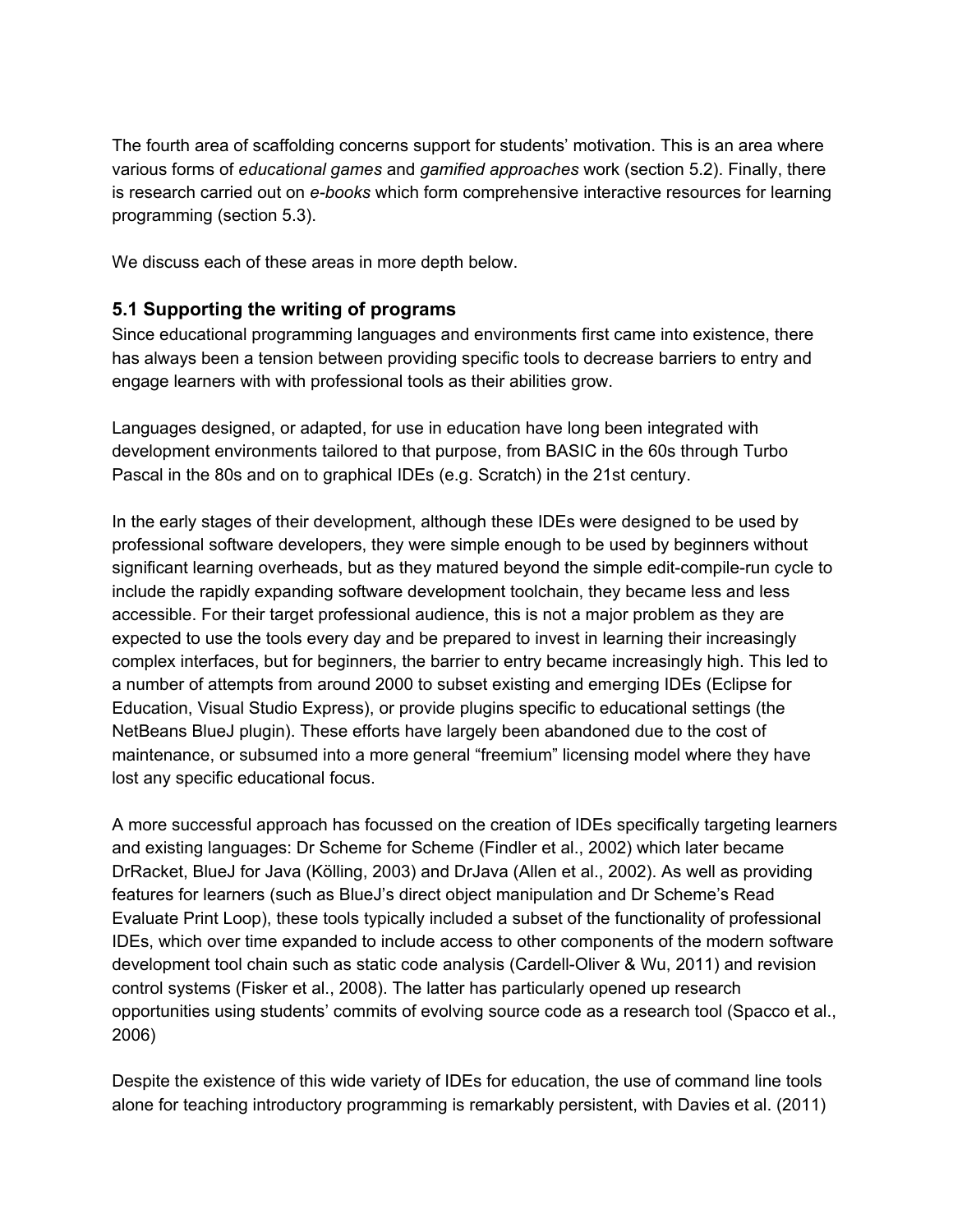reporting that 15% of their sample of 367 US institutions used the command line alone in their CS1 course. A similar proportion was reported for Australian institutions in 2010 by Mason et al. (2010), although they report a decline from 45% in the previous 10 years citing as the major reason a change of perception from IDEs representing an increase in cognitive load ("learning to use the IDE") to a reduction ("reducing the amount that the students had to learn"). With a few exceptions (e.g., Uysal, 2016) these perceptions remain largely untested by research, with such work as has been done largely subsidiary to comparisons of programming languages (e.g. McIver, 2001).

#### **5.2 Games and learning programming**

Whereas many of the tools discussed above have played the role of being supportive of learning by simplifying programming languages or providing more supportive code editors or programming environments (Kelleher & Pausch, 2005), some tools have tried to explicitly structure, scaffold, and guide the entire learning experiences. These environments are much more than tools, often offering whole curricula for a set of learning objectives. These environments fall roughly into two categories: *interactive games* and *e-books* (which are similar to tutorials and tutors). Both types of environments offer learning materials, curricula, and some form of sequencing to guide learning but differ in how they motivate and reinforce learning.

Game-based learning environments motivate learning by creating extrinsic motivation (Gee, 2014) and applying game mechanics and instructional principles to achieve particular learning objectives (Aleven et al., 2010). There have been numerous games that teach aspects of programming. Among the earliest were the Rocky's Boots and Robot Odyssey games (Robinett & Grimm, 1982), which offered a series of increasingly difficult puzzles in which players connected logic gates to achieve particular program outputs. This puzzle-based paradigm is followed in numerous other commercial games, including Lightbot (lightbot.com), CodeCombat (codecombat.com) and Human Resource Machine

(tomorrowcorporation.com/humanresourcemachine). These tend to each offer their own simplified programming language, with game-specific commands and operations to manipulate a game world of some kind. Some other games focus on low level programming and/or building hardware, such as Shenzhen IO (www.zachtronics.com/shenzhen-io), Silicon Zeroes (store.steampowered.com/app/684270/Silicon\_Zeroes) and TIS 100 (www.zachtronics.com/tis-100). It is also worth noting that while all these games focus on programming or computing concepts, there is variation over whether the focus of the game is mainly educational or entertainment.

Some researchers have explored the paradigm of puzzle-based programming games in more depth. For example, Gidget (Lee et al., 2014) explored a collaborative (rather than competitive) framing of a player's relationship with the computer, framing the computer as a reliable but fallible collaborator incapable of problem-solving; it also focused players on fixing defective programs rather than expecting players to write programs from scratch. Others have explored how to use games to teach more advanced topics, such as concrete debugging strategies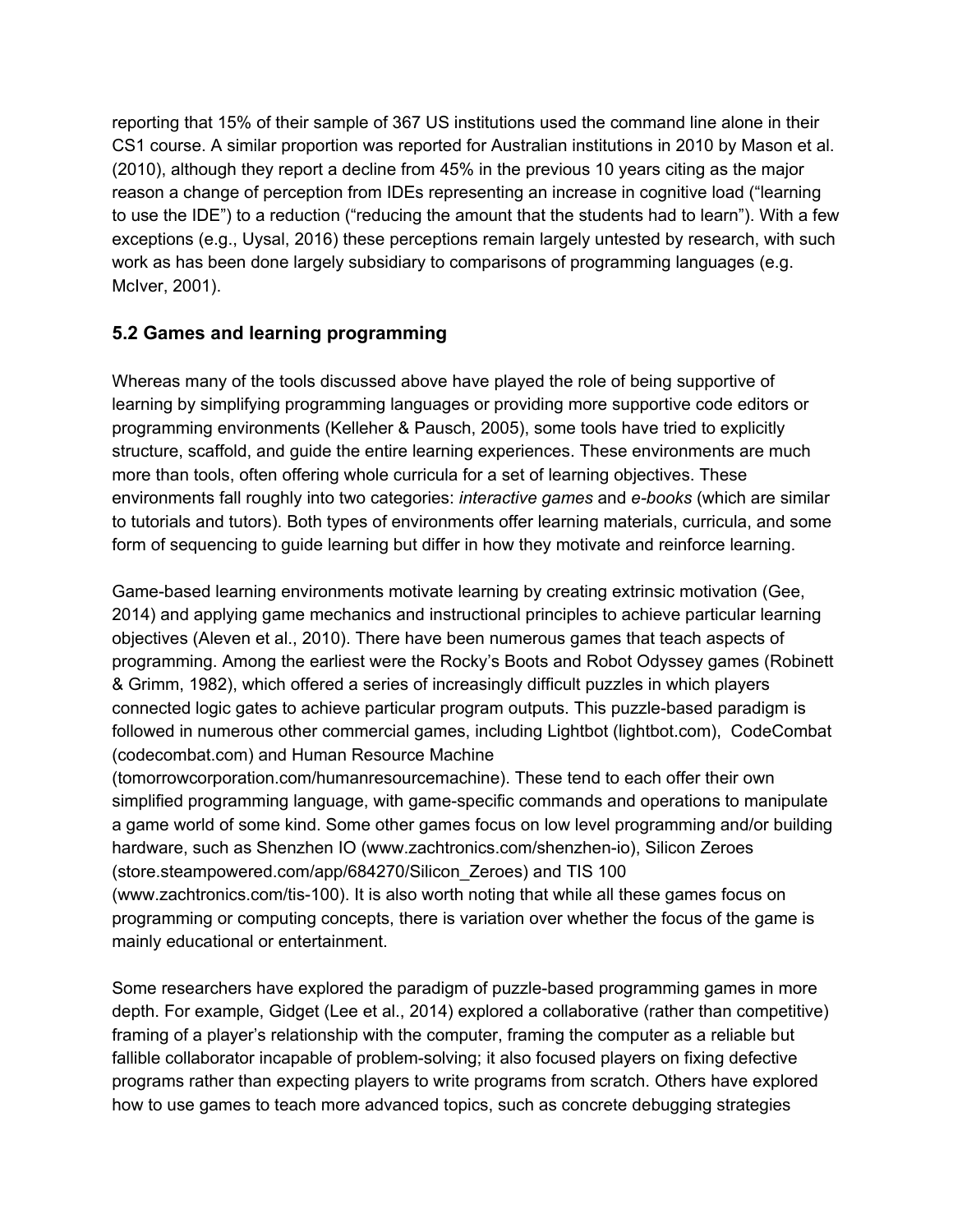(Miljanovic & Bradbury, 2017), SQL queries (Soflano et al., 2015), test case generation (Tillmann & Bishop, 2014), and software engineering requirements gathering (Connolly & Stansfield, 2006). There is some evidence that programming games are well-liked (Ibrahim et al., 2010), that they quickly shift attitudes about programming to positive (Charters et al., 2014), and can lead to better learning outcomes than environments with similar interactive features that are not framed as games (Lee & Ko, 2015). However, there is little evidence that playing these games leads to transferable knowledge to other programming contexts. Moreover, even if they do, there is some evidence that most players play only a few levels of these games before abandoning them once they encounter difficulties and cannot find help (Yan et al., 2017).

While the focus of the previous tools was teaching programming or some aspects of it, there are also other game related approaches which support building motivation for learning programming. There are many games that allow the user to enhance their capabilities through programming. Kerbal Space Program (kerbalspaceprogram.com/en) is a game where the player designs and flies spaceships and rockets to explore the planetary

system in the game. There is an additional component called kOS (ksp-kos.github.io/ KOS) which adds a custom programming language to the game enabling players to control the rockets programmatically. Another example is the popular game Minecraft (minecraft.net) and its "redstone" mechanism to create logical operations. Interestingly Minecraft has been used to create some very complex artefacts, like a Basic interpreter

(www.youtube.com/watch?v=t4e7PjRygt0) or Atari 2600 Emulator

(www.youtube.com/watch?v=jPRkjNDmTlc). While these examples can be considered as their author's heroic achievements in using such frameworks, there is more to it than this. In gaming communities a highly popular activity is game streaming, where a game player streams the game play with oral comments on the working. The above videos of minecraft belong to this category. Another category is live-streaming, for example in Twitch.tv, where the audience can also interact with the author through chat discussion. Streaming playing an educational game like Shenzhen I/O has a clear educational perspective, and can act as a method of attracting followers to learn more about programming (Haaranen and Duran, 2017). Such streaming has also extended to live programming (Haaranen, 2017). There is very little research currently on these novel approaches to demonstrating CS concepts and programming in this context.

#### **5.3 E-books**

Whereas programming games offer extrinsic motivations to learn, interactive e-book environments lack any game-specific premise or extrinsic motive, expecting learners to bring their own motivations to reading and completing the book. Unlike games, however, e-books often provide more explicit instruction and feedback on learning objectives. For example, commercial coding tutorials such as Codecademy (codecademy.com) and Khan Academy (khanacademy.org) offer structured curriculum for programming language basics, OpenDSA (Fouh et al., 2014, opendsa.org/) is an e-book on data structures and algorithms, and CS Principles (Ericson et al., 2016) is an interactive book on Python programming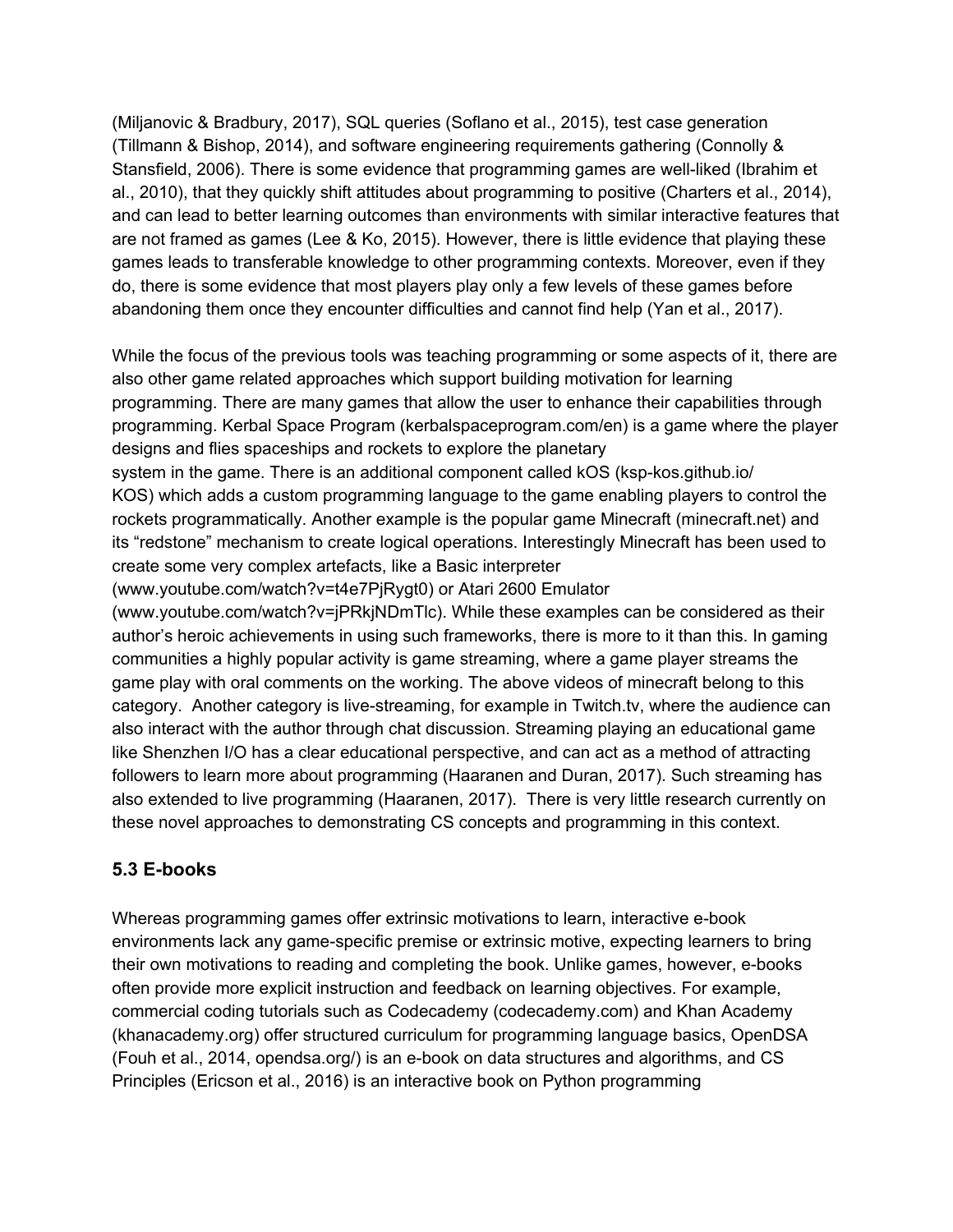(www.interactivepython.org/runestone/static/StudentCSP/index.html). All three of these are essentially content, expecting learners to be in a motivating context.

Research environments have focused on providing more detailed, interactive explanations of concepts. For example, some offer interactive program visualizations that supplement natural language explanations of concepts (Rossling & Vellaramkalayil, 2009; Miller & Ranum, 2012; Fouh et al., 2014), providing learners with opportunities to see programs execute. Some of these, such as the PLTutor environment, place program visualizations at the center of the experience, focusing learner attention on the specific effects of a programming language's semantics on a program's control flow and state, using natural language explanations to supplement the visualization (Nelson et al., 2017). Several studies of e-books have shown that use of e-book features varies wildly between different students (Alvarado et al., 2012), and different populations of users such as students and teachers (Ericson et al., 2015; Parker et al., 2017), but that deeper engagement with an e-book's interactive features is generally associated with better learning outcomes (Alvarado et al., 2012). One of the only studies of the causal effect of integrated program visualizations on learning showed that, at least with highly granular visualizations of program behaviour, learning outcomes are significantly higher than with no program visualizations at all (Nelson et al., 2017).

While games, e-books, tutorials, and tutors offer promising opportunities for learning, the body of evidence of their efficacy is still quite shallow, with only a few studies evaluating learning outcomes. Moreover, pedagogical analyses of these genres of learning technology show that all but the most carefully-designed research environments fail to meet even basic learning principles, such as adapting instruction to prior knowledge, providing personalized feedback on practice, and promoting self-regulated learning (Kim & Ko, 2016). There is considerable room for future work to personalize learning, while sustainably engaging learners in the use of these learning environments.

#### **5.4 Supporting assessment and feedback**

Assessment and feedback have always been a fundamental part of programming education, and grading student work in large introductory programming courses is very labour intensive. It is therefore no wonder that developing tools for automatic assessment of students' exercises has always received considerable interest among computing educators. Hollingsworth (1960) reported an early implementation of a mainframe tool for running submitted work against a set of tests and producing a grade from the results. This paper already notes the advantages in terms of cost (although here it's the cost of machine time),

Later work includes systems like ASSESS and AUTOMARK (Redish & Smyth, 1986), ASSYST (Jackson & Usher, 1997), Ceilidh (Burke et al., 1994) and PASS (Thorburn & Rowe, 1997). These systems analyze various aspects of programming assignments, such as program correctness, programming style, efficiency, and code complexity. ASSYST also evaluated students' test coverage and PASS compared student's submission with the teacher's solution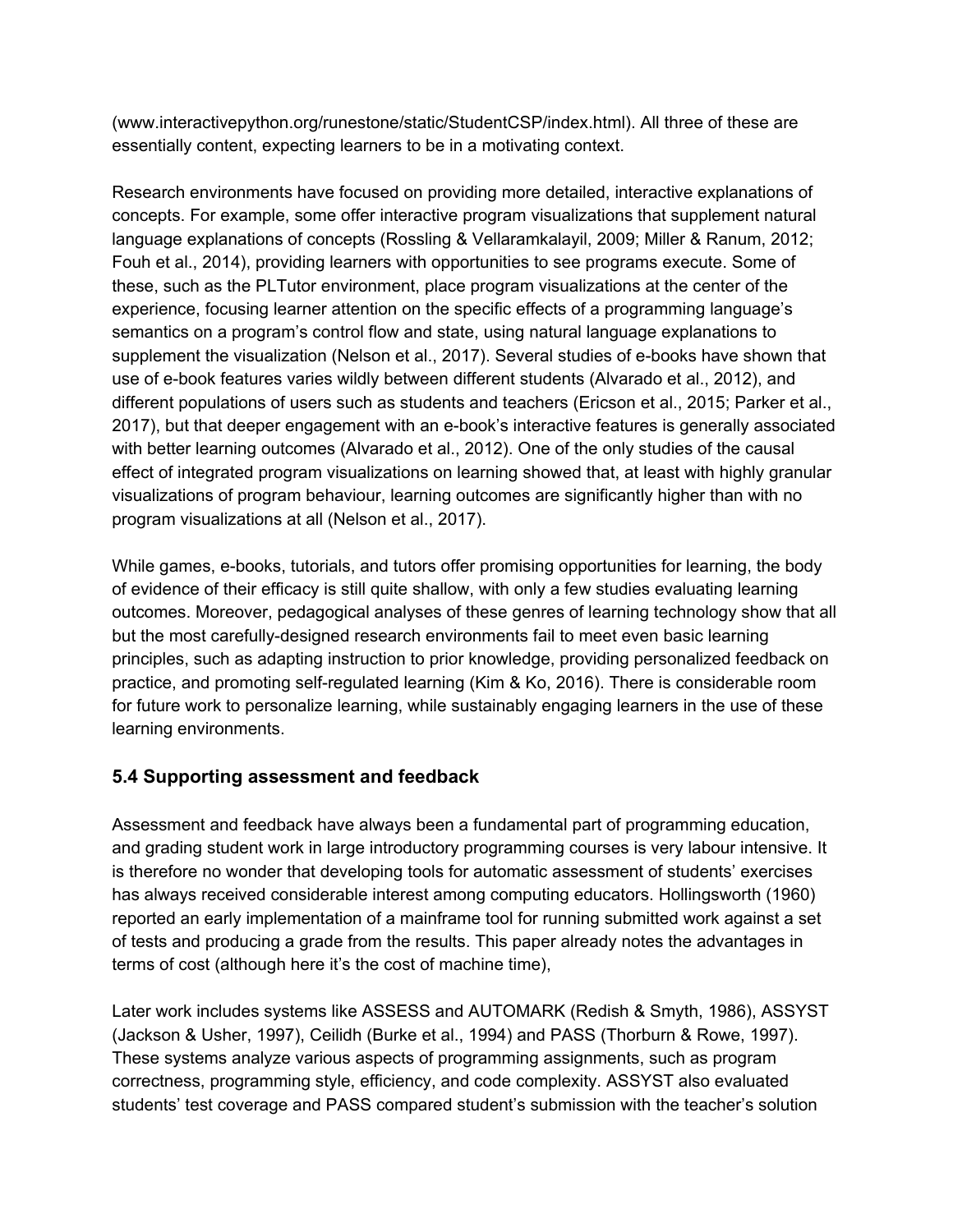plan, and thus also focused on code design. Later important tools include BOSS (Joy et al., 2005), CourseMaster (Higgins et al., 2002) and Web-CAT (Edwards, 2003, www.web-cat.org). For more information, there are several survey papers, which cover the area well, except for the most recent work (Ala-Mutka, 2005; Douce et al., 2005; Ihantola et al., 2010).

Most work in automatic assessment tools has focussed on analyzing programming submissions, where several different aspects can be assessed. *Program correctness* is the most widely analyzed feature, which, in most cases, is implemented by running a student's program in a safe sandbox against teacher-defined test cases and comparing the results against teachers' model results. Text§-based comparison of output is the most common approach, but is fraught with difficulty in detecting semantically uninteresting variations in formatting, and is gradually being replaced by the use of automated testing frameworks such as JUnit (www.junit.org). *Programming style* is also a frequent measure, covering aspects like code indentation, function lengths, variable names etc. and may include analyzing *code complexity* using well-known software metrics. More recent work with Web-CAT (Edwards et al., 2017) reports using commercial static analysis programs to perform this function, but cautions that their comprehensive nature can result in over-emphasis on superficial "faults". Some more pedagogically-focussed systems trace whether certain *syntactic structures* have been used, either because they were requested in the assignment, or their use was denied. For example Scheme-robo (Saikkonen et al., 2001) compared the actual list structure which student's programs used against a model solution. *Code efficiency* can be measured by running the programs against test cases with different run time expectations. Some tools analyze also *program design/structure* by analyzing the functional structure (Thorburn & Rowe, 1997; Saikkonen et al., 2001).

ASSYST, and more recently Web-CAT, also analyze students' *test cases*. The rationale here is that many students start using automatic systems as kind of debugging tools, focusing only on passing teachers' test cases while the focus should be in their own testing. Edwards (2003) emphasizes test-driven development by analyzing how well students' own test cases have covered the source code (and that the code passes them) and additionally how well the program passes teachers' test cases. The results are combined and it is impossible for students to get high marks with only poor code coverage from their own tests.

While mainstream research has focussed on programming submissions, there are also other applications areas. CourseMaster (Higgins et al., 2002) provides tools to analyze flow-charts, OO diagrams and even electrical circuits. Ali et al. (2007) present a tool for analyzing UML diagrams. Shukur et al. (1999) present a tool for automatic analysis of formal specifications written in the Z language. Dekeyser et al. (2007) describe a tool for analyzing students' skills in SQL queries. Malmi et al. (2004) developed an algorithm simulation system called TRAKLA2 which allowed students to simulate, in terms of GUI manipulation operations, how an algorithm changes a given data structure, for example sorting an array of keys. The simulation sequence log is compared with the sequence generated by a correct implementation of the algorithm to provide feedback for the students. Students can view the model execution as an algorithm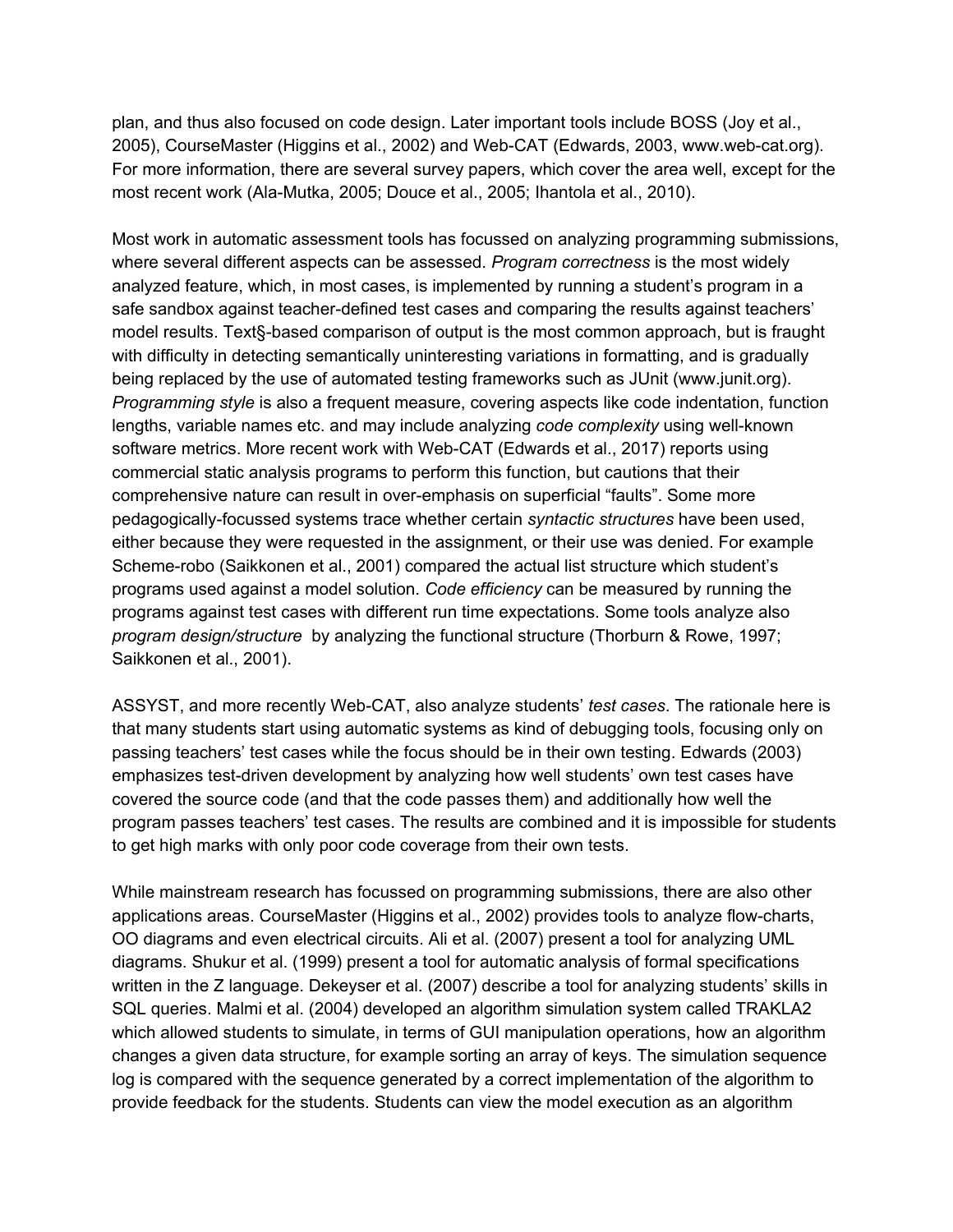animation, and restart the exercise with new randomized data; thus they can rehearse and refine their solution with no limitations until their final submission.

Automatic assessment tools can be used in different ways. Firstly, they can provide highly valuable *formative feedback* for students, because they can allow students to *resubmit* their work after considering the feedback, and refining their solution. Secondly, they can act as pre-filters for incomplete student submissions (Ala-Mutka et al., 2004; Joy et al., 2005) by checking, for example, that the program passes a number of tests, satisfies code quality requirements etc., before the submission is forwarded for teacher evaluation. The final marking is carried out by the teacher, who has access to the automatic analysis results of the submission. Plagiarism detection may also be included in this filtering phase. Finally, the tools can also be used for *summative assessment* where the results are automatically recorded as (part of) the grade awarded. In this kind of approach, it is important that the student gets information about how the marking was carried out, and, if in doubt, can contact the teacher for clarifying issues with the grading.

There are many challenges with automatic assessment, such as:

- What is the appropriate level and specificity of feedback? Mitrovic et al. (2000) analyzed the impact of 5 different detail levels of feedback by SQL-tutor, ranging from a \*\*\*simple report of success/failure to providing complete model solution, and explored the role of feedback level and student success. Best results were reported when students' were given relevant hints where to focus when correcting the erroneous solution, but challenges remain in identifying the "relevant" and delivering it in a timely fashion.
- In tools that allow students to revise their solution and resubmit it to the system, what is the appropriate number of allowed submissions and what kind of policy in general is good to use? As reported above, one problem is that students use the system as a testing tool instead of testing their programs themselves. Edwards (2003) provided one solution to this. Other solutions, if test case evaluation is not available, include limiting the number of submissions, imposing a penalty for excessive submissions, or slowing the process of providing feedback. Karavirta et al. (2006) and Malmi et al. (2005) have analyzed the impact of various resubmission policies in students work in the context of TRAKLA2 algorithm simulation exercises.
- How can students be discouraged from "working to the test" by iteratively creating programs which only pass the tests applied to them on submission? This can be addressed by randomising either the choice of tests, or details of the tests applied, but such randomization is not always trivial, as some cases are more likely to trigger test failures than others.

Chapter 3.3 elaborates on more on challenges in assessment.

#### **5.5 Concretising the virtual/revealing the hidden**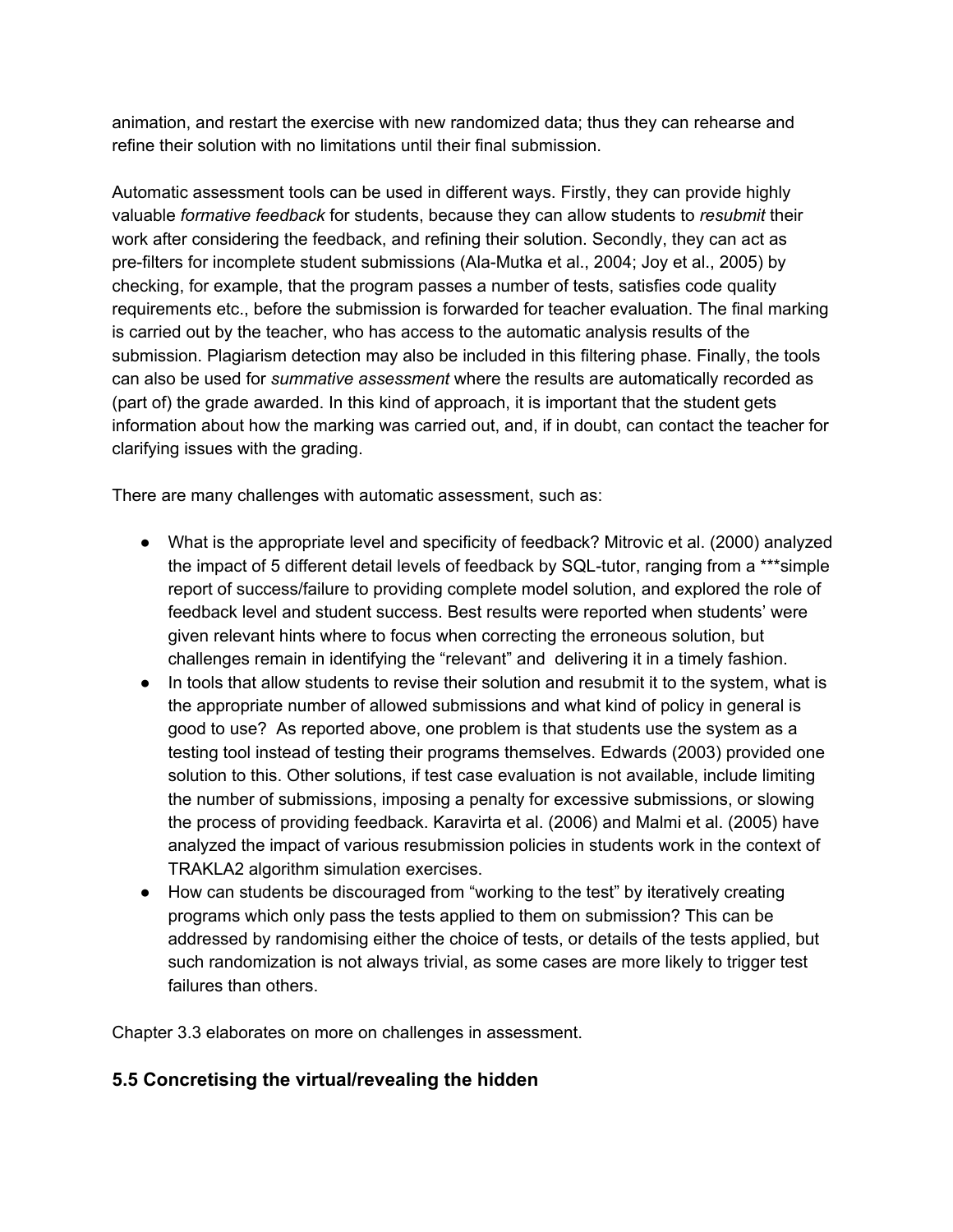Software is a complex artifact. Its structure is in principle visible in program code but the length and complexity of the code can obscure the structure and make it difficult to capture even for professionals. The dynamic execution of a program is invisible. We can see only the effect (output) of the program, which could be correct or incorrect, or that the execution ends in an error. While error messages may give information about the proximate cause of the problem, the initial causes of the problem are generally not accessible by looking at the error messages or incorrect results only (Eisenstadt called this the "Cause/Effect Chasm" (1997). Therefore, both program code and the actual execution process both need to be considered. *Software visualization* is an area of research which seeks to address these challenges. It covers both educational and professional applications to understand software, its development and execution. Good overviews of the field include Diehl (2007) and Stasko (1998).

For educational purposes there are two main areas of software visualization: *program visualization (PV)* and *algorithm visualization (AV).* Program Visualization is "the visualization of actual program code or data structures in either static or dynamic form" (Stasko, 1998). It is a field which aims to make the code level execution of a program visible for a programmer. Some well-known examples are: Jeliot (Ben-Ari et al., 2011), jGrasp (www.jgrasp.org) and Online Python tutor (Guo et al., 2013). Sorva et al. presented a fairly recent survey of the whole field (2013). Most PVs are targeted to novices and are restricted to small, illustrative, programs since step-by-step execution of large software systems to investigate their logic is beyond the scope of reasonable work.

One way to view the goal of PV is to help learners understand a *notional machine* (Du Boulay, 1986), which is an abstract, most often simplified, model of what happens in program memory. Most PV systems target helping understanding of program execution on a notional machine level by showing how the program execution proceeds statement by statement, and visualizing variable values, simple data structures, stack frames and heap structures. Visualization is not popular on hardware (processor) level, because modern computers and processors are so complex that exact understanding of all details is frequently out of scope for even advanced practitioners. However, moderate understanding of, for example, what happens during the execution of Java or C programs is essential for becoming a competent programmer.

It is worth emphasizing that a notional machine is not a strictly defined concept; the level of abstraction can vary depending on what level of details are relevant for the stage and goals of education. The PLTutor system (Nelson et al., 2017) targeted a precise and comprehension level of understanding about JavaScript, providing detailed pedagogy about each individual operation at the instruction-level, rather than the line or sub-expression level of a program. The system was based on a theory of programming language semantics knowledge that argues that learning a language involves learning a mapping between syntax and the causal effects of syntax defined by the language's semantics. To teach this mapping, the tutor interleaves conceptual instruction about language semantics with explanations of the side effects of individual components or language constructs. In one of the few studies of PV effects on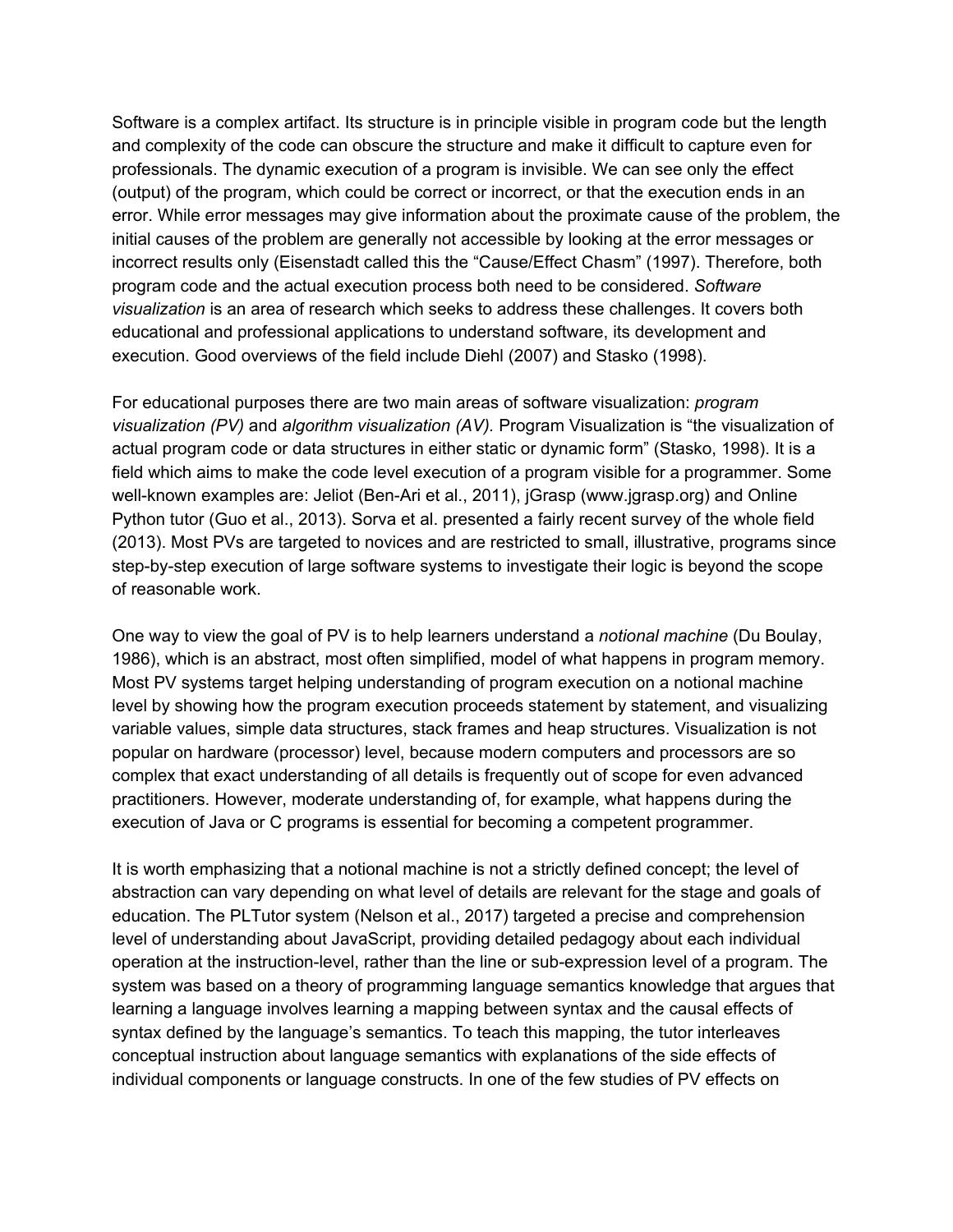learning outcomes, this low-level of semantic granularity led to significantly better learning outcomes than coding tutorials that involve writing simple programs with these constructs.

*Algorithm visualization (AV)* is a genre of learning technologies that aim at visualizing program and data at a more abstract level, focusing more on data structures (typically depicted as graphical entities) and how a program manipulates those structures. While algorithm code is frequently included, the visualization focuses on what happens with data and not so much on code level details. The boundary between program and algorithm visualization is not strict and many systems include features on both levels. Some famous systems include Sorting-out-sorting video (Backer & Sherman, 1983), Tango (Stasko, 1990), jHAVÉ (Naps et al., 2000), TRAKLA2 (Malmi et al., 2004), ALVIE (Crescenzi, 2010), Animal (Rößling & Freisleben, 2002) and jFLAP (Rodger, 2006). A somewhat dated but useful survey of the field can be found in (Shaffer, 2010). A collection of algorithm visualization systems and resources can be found in www.algoviz.org.

Most program and algorithm visualization systems focus on *animation* of the execution, where the user can browse the dynamic execution stepwise, possibly choosing the granularity of steps, while executions is carried out by the computer. An alternative approach is *program simulation*  or *algorithm simulation,* where the user acts as the processor and executes the program or algorithm using available graphical interaction tools. The system can evaluate the correctness of the steps and provide feedback for the student. An example of program simulation systems is UUhistle (Sorva and SIrkiä, 2010) and examples of algorithm simulation systems include TRAKLA2 (Malmi et al., 2004) and jSAV (Karavirta & Shaffer, 2013).

The literature in this area also uses other terms. *Code visualization* and *code animation* overlap with program visualization but focus solely on code level details. *Program animation* is sometimes used as a synonym of PV. *Static program visualization* refers to (static) visualization of program structures rather than (dynamic) execution. *Visual debugging* refers to debuggers which include visualizations of program and data structures instead of textual program code only. *Visual programming* is, on the other hand, an entirely separate genre of programming language and environments, which focuses on constructing programs using visual rather than textual entities. These visual languages have nothing to do with visualization tools.

There has been considerably empirical research on PV and AV systems, especially the latter. Research has mainly focused on engagement and presentation. A milestone in the research was the meta-study of empirical evaluations of AV systems by Hundhausen et al. (2002). The results indicated that the main difference between studies where better learning results of using AV systems in education were reported or not reported, was *student engagement.* That is, if students were actively working with the visualizations vs. merely viewing them, they learned better. An important follow-up work was carried out in an ITiCSE working group (Naps et al., 2002) who defined the *engagement taxonomy* for differentiating between various forms of engaging activities while using AV systems. This widely cited framework has guided much of the consequent research. In its original form it identified six different modes. *No viewing* (nothing)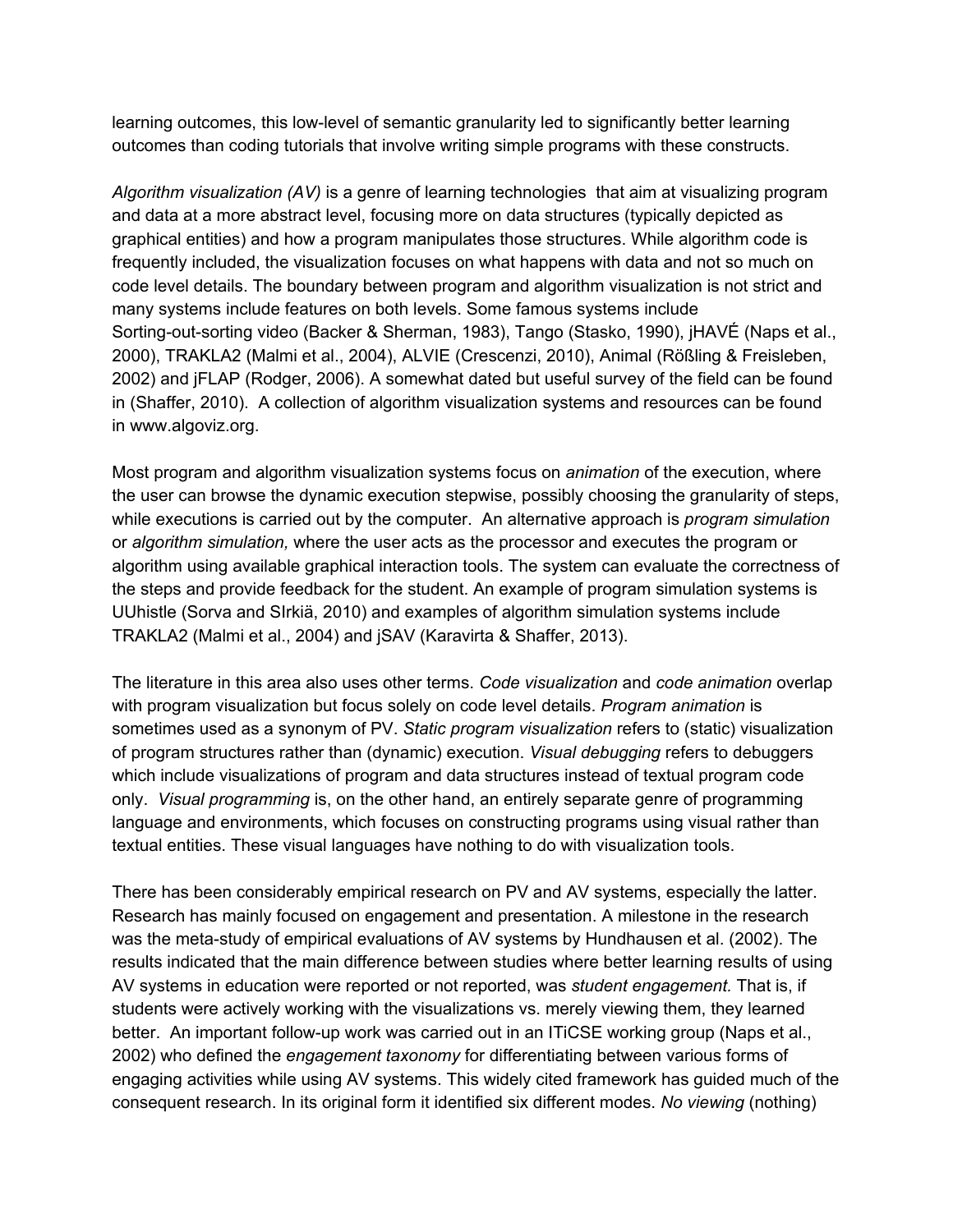and *viewing* were the lowest levels with no engaging activity involved. In *responding* mode learners are presented with questions related to the visualization. *Changing* level allows them to modify the visualization, for example, by varying the input data set. In *construction* mode they can create their own visualization of a program or an algorithm and finally in *presenting* mode they present visualizations to others for feedback and discussion.

Many studies have been carried out to evaluate whether the assumption holds that higher engagement levels would lead to higher learning results. While many positive results have been found, there is also critique that the taxonomy is insufficient, and should be revised or augmented. Myller et al. (2009) extended the taxonomy with finer variations in the interaction with visualization tool and used it to analyze collaborative learning process. Sorva et al. (2013) presented another extension by adding a second dimension concerning the ownership of the task at hand. That is, the engagement is also related to whether learners only manipulate given content or provide their own input cases, modify the visualization software, or even create their own software. Furthermore, few studies actually investigate whether program visualization tools cause better learning. The most recent evaluation of PLTutor (Nelson et al., 2017) involved a controlled experiment that holistically demonstrated improved learning outcomes, but this study did not separate the effect of the visualization from other aspects of its surrounding instruction.

While the engagement taxonomy has had a significant impact on research, there are no compelling results to confirm that the original taxonomy or its extensions reflect accurately the relation of engagement and learning outcomes. These remain open questions. Moreover, the taxonomy also does not consider the role of how information is presented in the visualization and what kind of textual or audio information supports the visualization.

# **6 Discussion**

#### **6.1 Incentives for tools research**

Tool contributions in computing education research are likely to be of continued importance. First, digitalization and massification are transforming education at all levels. While the emergence of massive open online courses (MOOCs) a few years ago did not cause the revolution many teachers in computing education feared (Eckerdal et al, 2014; Sheard et al. 2014), they have become a part of mainstream education and have a significant role both in tertiary education and, particularly, Continuing Professional Development. Due to the sheer number of participants, often many thousands, MOOCs cannot be operated without software tools. With the increased number of students pursuing computing education in higher education, many of these same challenges of teaching at scale have reached traditional institutions of education, thus creating an incentive for development and deployment of automatic assessment and feedback tools. Moreover, because MOOCs cannot generally build on pedagogical foundations that require student-teacher interaction, there is an obvious need for tools supporting self-study of computing topics. Peer review and group work are also widely used in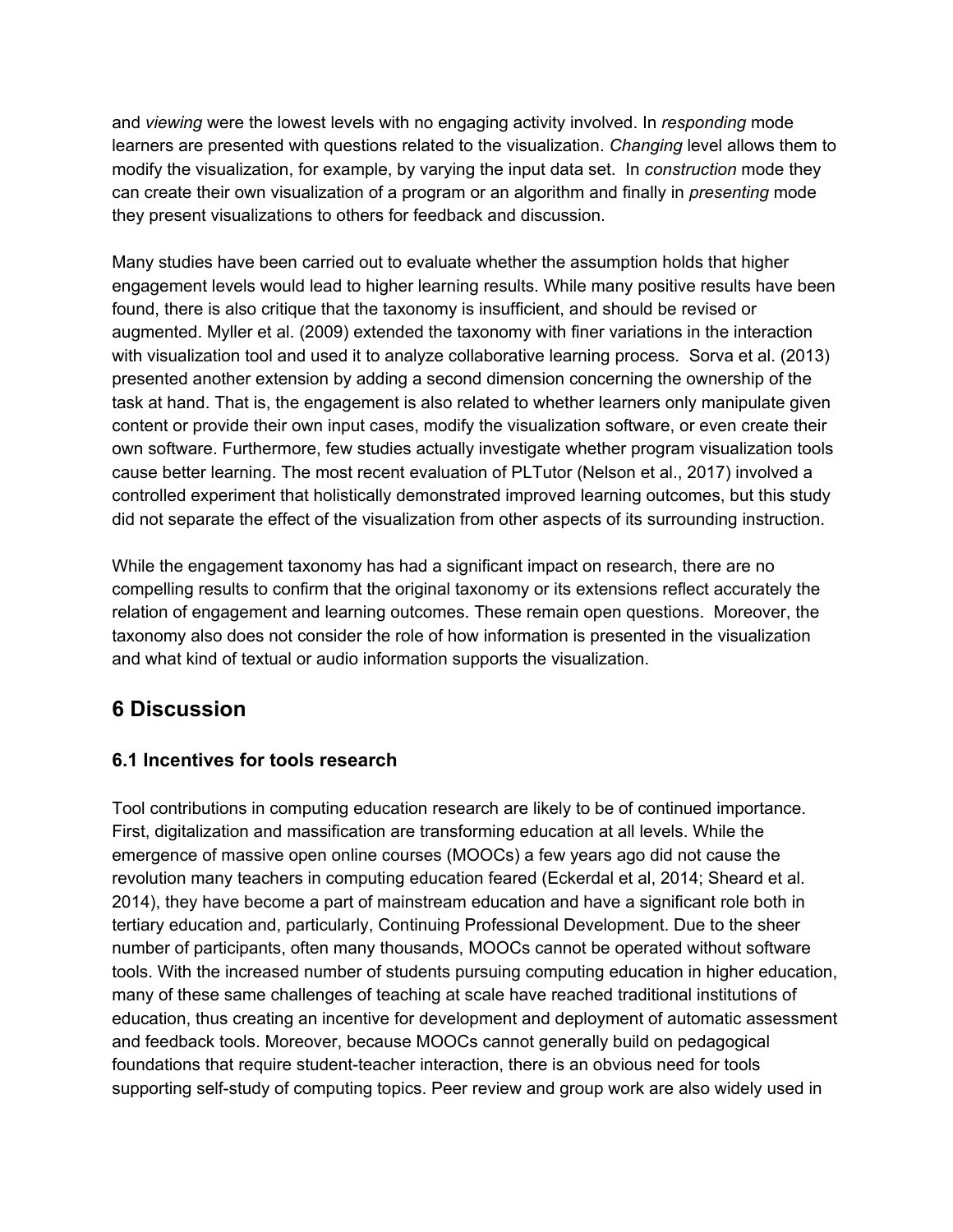MOOCs and so there is also an incentive to develop more computing-specific tools supporting these methods.

The influence of MOOCs is also apparent in *blended learning*, which has become a mainstream method for organizing and managing traditional face-to-face teaching and learning in the face of rising enrollments, providing similar incentives for tool development and use. Furthermore, pedagogical practices are moving towards student-centered approaches that generally activate students more compared with the teacher-centered tradition. While practical exercises using either professional or educational tools have always been a central part of computing education, the shift towards even more active methods further drives efforts on tool development and research.

The second important factor promoting tools is the demographic change in students. This is visible in two ways. First, students of this generation have used digital tools for their whole life and often expect that digital tools are a natural part of their studying. To keep students motivated, learning environments have to develop to include more (appropriate) digital content and opportunities for student interaction. Secondly, institutions have a large and growing number of non-traditional students, who study from distance either temporarily or permanently and who thus need more digital content and services than traditional students. They are blended learners by necessity.

The use of learning analytics (see Chapter 3.14) is a third factor. They are increasingly applied in education at all levels to analyze student behavior. Compared with traditional methods, digital content and tools can log student activities in great detail and provide huge opportunities to monitor students' progress either in course or at the program level. The gathered data can also be used to generate feedback for students themselves, for example, on their study practices (Auvinen et al., 2015), and feedback for curriculum developers about hot and cold spots in their instructional design as well as cohort-level feedback about difficulties. For example, Code.org iterates on its curriculum based on both qualitative feedback, but also instrumentation of the use of it's online tools. However, applying these logging facilities needs careful ethical consideration in research. For example, the granularity of logging (e.g., submission level logging, key-level logging, even accessing information about other activities students are doing while working on their tasks) should be treated with care to avoid ethical conflicts.

#### **6.2 Challenges in computing education tools research**

Conducting research on learning technologies for computing education poses some unique challenges.

In many cases, tool development requires significant effort. Usability and efficiency considerations are crucial if the tool is to be used at scale in real course environments, possibly with large numbers of students. These is even true for running carefully controlled laboratory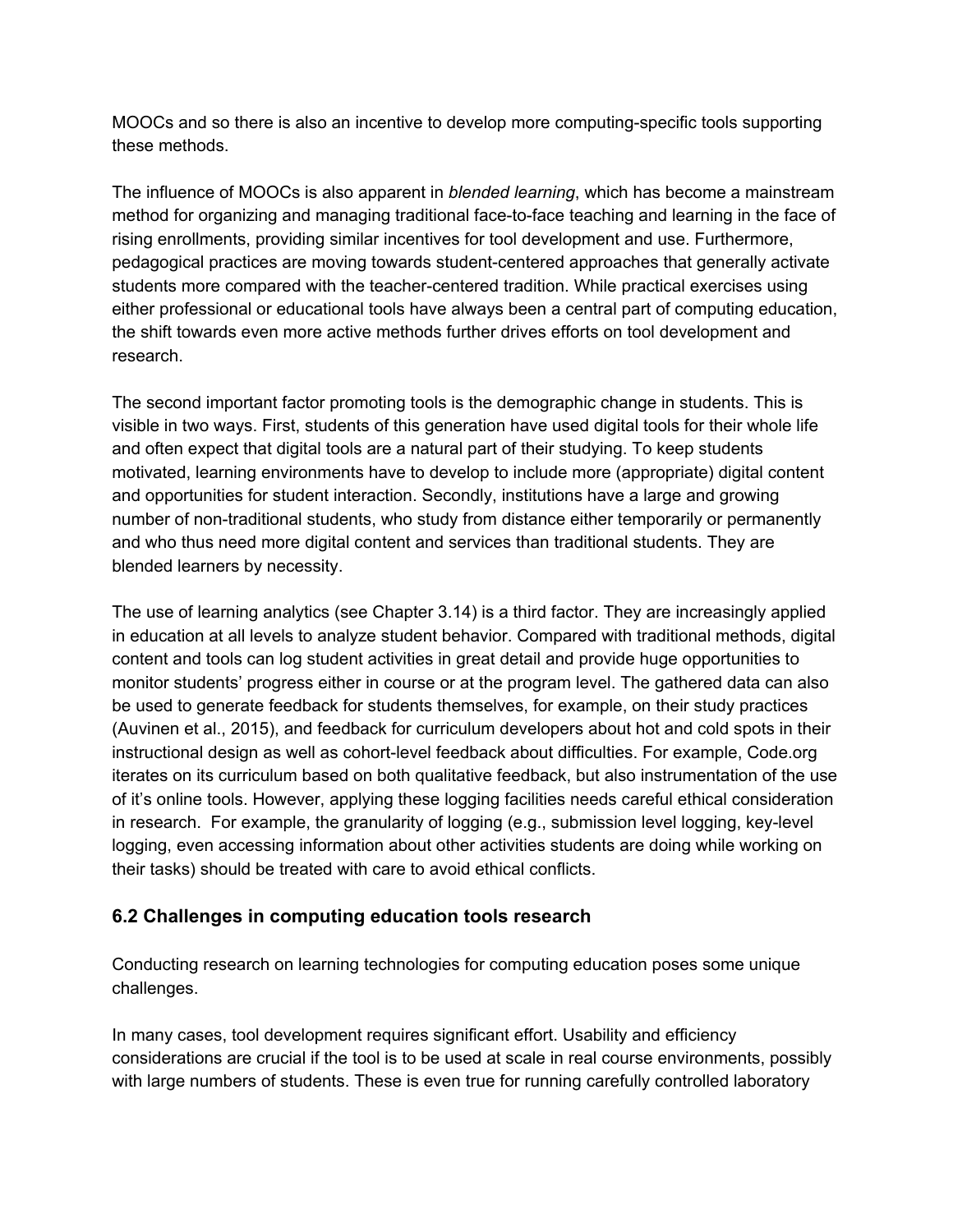studies, as there are a range of confounding factors in tool design that can mask the benefits of the tool. Ko et al. (2015) present a detailed guide for evaluating programming tools..

Publishing details of the functionality of new tools, supported only by small single-cohort satisfaction analyses, is becoming increasingly difficult with many conferences and journals, which require more rigorous evaluation studies. Thus the time (and effort) between deployment of a new tool and dissemination of its features and advantages has increased significantly. Papers describing such systems *per se* may be publishable in other venues (e.g. Software Engineering, Programming, or CHI conferences and workshops) but for that they often need to make a significant, novel, technical contribution in the domain of the publication, which is not always clearly the case. A similar problem arises when an existing tool is re-implemented for use in a different programming language, such as DrJava (Allen et al., 2002), derived from DrScheme which was itself originally reported in a symposium on programming languages (Findler et al., 1997).

Sustaining tool research is another challenge. Tools are often designed and implemented as a part of a fixed-term research project, or a PhD student's work, and there is no one to continue maintenance and development after the project funding finishes or the thesis is submitted and the student has moved on. Numerous tools have suffered such a fate, and are therefore inaccessible to a wider audience or for continuing research. Obviously for any teacher or institution, adopting a tool that has unclear prospects of long-term support is a significant risk. Bugs might not get fixed, hosted services might terminate at short notice, and support may not be available. Some tools lack features which are required for widespread use, such as comprehensive support for internationalisation (e.g. character set and interface translations) or accessibility features for students with disabilities. The latter is a particular issue for tools with custom graphical interfaces, which take them beyond the reach of the facilities provided as standard by the underlying platform. Although it's not often considered in an educational setting, there may also be issues around ownership or licensing of intellectual property in work created using a tool, especially in cases where the tool is inextricably linked with students' work (e.g. Scratch or Greenfoot).

A problem for tool sustainability is that technologies evolve rapidly. This applies both to the technologies the tools use, as well as those they teach. While ten years ago many tools were delivered as Java applets or Flash applications, current web browsers no longer support these technologies and so the tools are inaccessible. The same problems apply to tools implemented as plugins for professional tools (e.g. Eclipse or NetBeans) with rapidly changing APIs. Old versions may simply cease working when platforms change, and therefore constant updating or even re-implementations are needed. This is work which has little scientific value, even though from practical point of view it may be essential. Tools which aim to teach rapidly evolving topics or languages such as Java or Python, or libraries like JUnit are also at the mercy of changes in their infrastructure.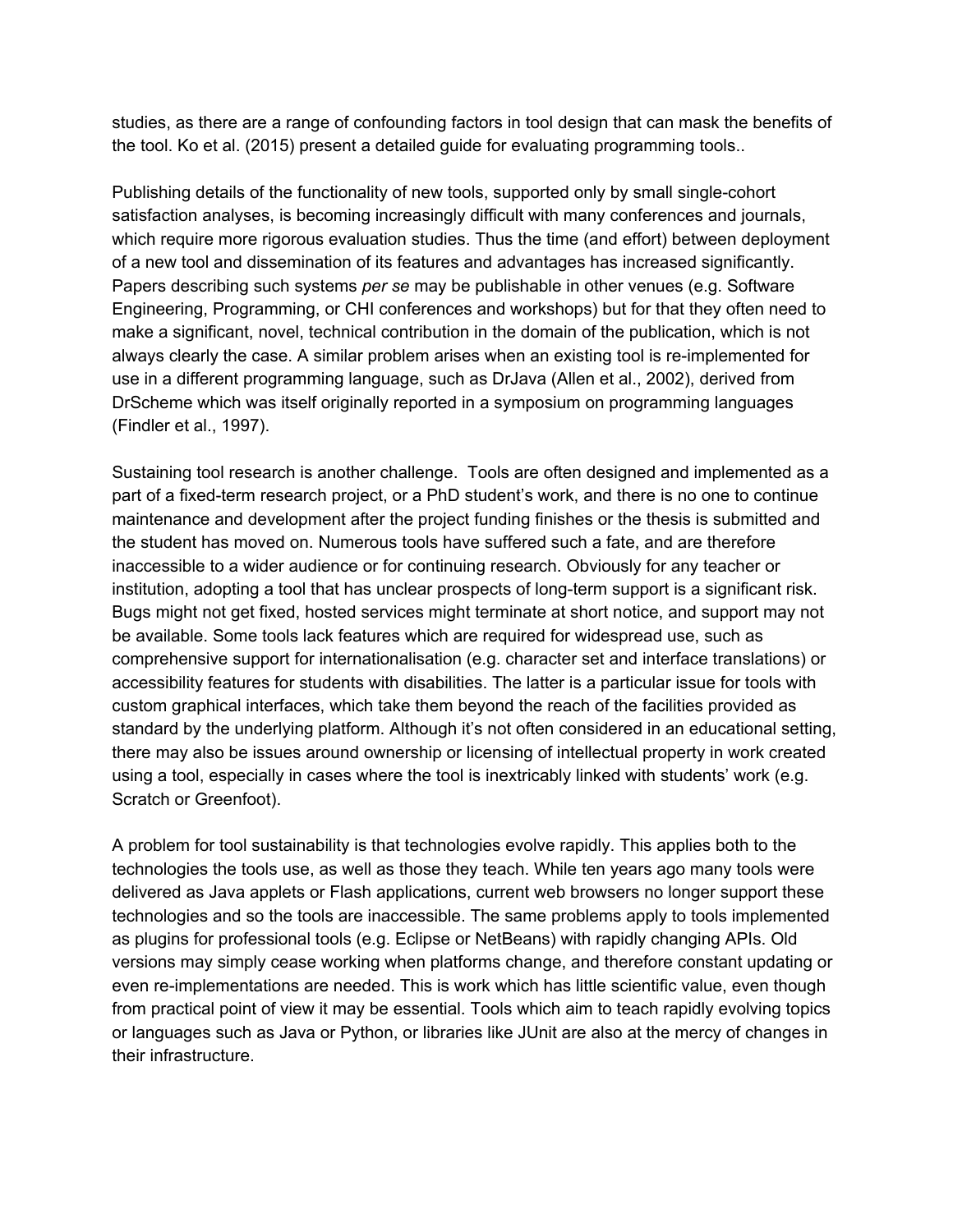Only a few tools have been able to reach a state where there is an established research group, or a dedicated individual, or external funding, which can ensure their long-term future. Examples include BlueJ, Web-CAT, jGRASP, DrRacket, Scratch, and Alice. Sometimes the development team has been able to build a business which develops and supports the tool by, for example, charging for enhanced support or back-end services. Sometimes a large enough developer community has emerged, providing the resources to maintain and further develop the tool. Some tools have also formed successful user communities which provide valuable feedback for developers, as well as showcases and discussion forums which can serve as peer and developer support for users (Roque at al., 2012).

Finally, research on tools often posses some common weaknesses. Many papers motivate the tool development by a teacher's observations, and these observations may or may not reflect the students actual learning problems. It would be valuable to demonstrate evidence of learning or studying problems, generate a hypothesis how the problem can be addressed, and build the tool as a test machine for the hypothesis. Secondly, another related aspect is that tools research is frequently disconnected to any educational or psychological theories about students' learning or behavior. Such theories could direct future research, by providing more explicit arguments for the observed learning problems, generated hypotheses and interpretation of empirical results. The field needs theories specific to programming and computing to help build a more robust understanding of how tools mediate learning.

#### **References**

Allen, E., Cartwright, R. and Stoler, B., 2002, February. DrJava: A lightweight pedagogic environment for Java. In *ACM SIGCSE Bulletin* 34(1), pp. 137-141. ACM.

Ala-Mutka, K.M., 2005. A survey of automated assessment approaches for programming assignments. *Computer science education*, *15*(2), pp.83-102.

Ala-Mutka, K. and Jarvinen, H.M., 2004, August. Assessment process for programming assignments. In *Proceedings. IEEE International Conference on Advanced Learning Technologies, 2004.* (pp. 181-185). IEEE.

Aleven, V., Myers, E., Easterday, M. and Ogan, A., 2010, April. Toward a framework for the analysis and design of educational games. In *Digital Game and Intelligent Toy Enhanced Learning (DIGITEL), 2010 Third IEEE International Conference on* (pp. 69-76). IEEE.

Ali, N.H., Shukur, Z. and Idris, S., 2007. Assessment system for UML class diagram using notations extraction. *International Journal on Computer Science Network Security*, *7*, pp.181-187.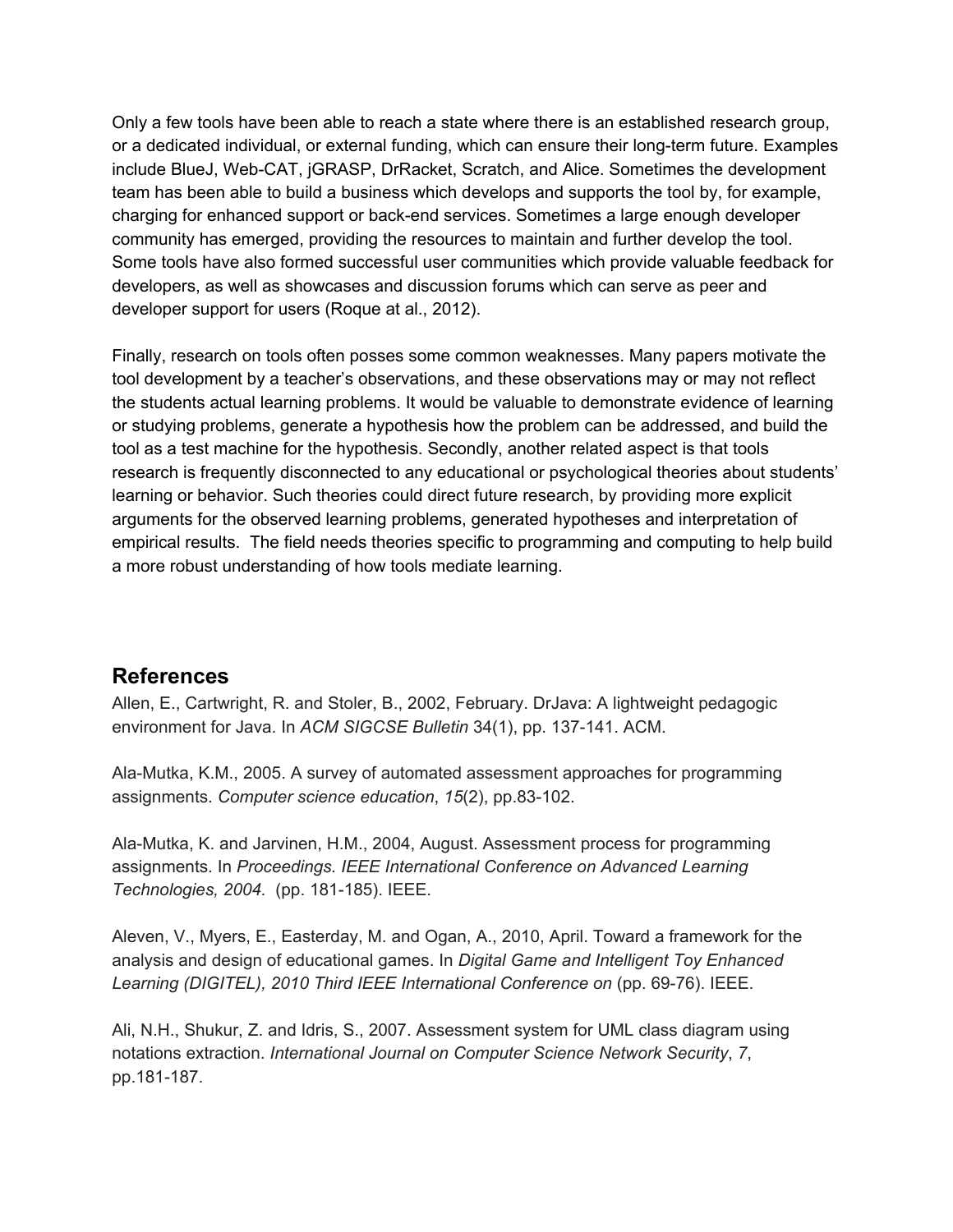Alvarado, C., Morrison, B.B., Ericson, B., Guzdial, M., Miller, B. and Ranum, D.L., 2012. Performance and use evaluation of an electronic book for introductory Python programming.

Auvinen, T., Hakulinen, L. and Malmi, L., 2015. Increasing students' awareness of their behavior in online learning environments with visualizations and achievement badges. *IEEE Transactions on Learning Technologies*, *8*(3), pp.261-273.

Baecker, R.M. and Sherman, D., 1981. Sorting Out Sorting. narrated colour videotape, 30 minutes, presented at ACM SIGGRAPH '81 and excerpted in ACM SIGGRAPH Video Review #7, 1983.

Benford, S., Burke, E., Foxley, E., Gutteridge, N. and Zin, A.M., 1994. Ceilidh as a course management support system. *Journal of Educational Technology Systems*, *22*(3), pp.235-250.

Ben-Ari, M., Bednarik, R., Levy, R.B.B., Ebel, G., Moreno, A., Myller, N. and Sutinen, E., 2011. A decade of research and development on program animation: The Jeliot experience. *Journal of Visual Languages & Computing*, *22*(5), pp.375-384. www.cs.joensuu.fi/jeliot

Brown, M. H., & Sedgewick, R., 198). A system for algorithm animation. In *SIGGRAPH Computer Graphics* 18(3), pp. 177-186. ACM.

Bruce, K.B., Danyluk, A. and Murtagh, T., 2001, February. A library to support a graphics-based object-first approach to CS 1. In *ACM SIGCSE Bulletin,* 33(1), pp. 6-10. ACM.

Brusilovsky, P., Edwards, S., Kumar, A., Malmi, L., Benotti, L., Buck, D., Ihantola, P., Prince, R., Sirkiä, T., Sosnovsky, S. and Urquiza, J., 2014, June. Increasing adoption of smart learning content for computer science education. In *Proceedings of the Working Group Reports of the 2014 on Innovation & Technology in Computer Science Education Conference* (pp. 31-57). ACM.

Cardell-Oliver, R. and Doran Wu, P., 2011, June. UWA Java tools: harnessing software metrics to support novice programmers. In *Proceedings of the 16th annual joint conference on Innovation & Technology in Computer Science Education* (pp. 341-341). ACM.

Charters, P., Lee, M. J., Ko, A. J., & Loksa, D. 2014, March. Challenging stereotypes and changing attitudes: the effect of a brief programming encounter on adults' attitudes toward programming. In *Proceedings of the 45th ACM technical symposium on Computer science education* (pp. 653-658). ACM.

Connolly, T.M., & Stansfield, M.H. 2006. Enhancing eLearning: Using Computer Games to Teach Requirements Collection and Analysis. WG HCI & UE of the Austrian Computer Society.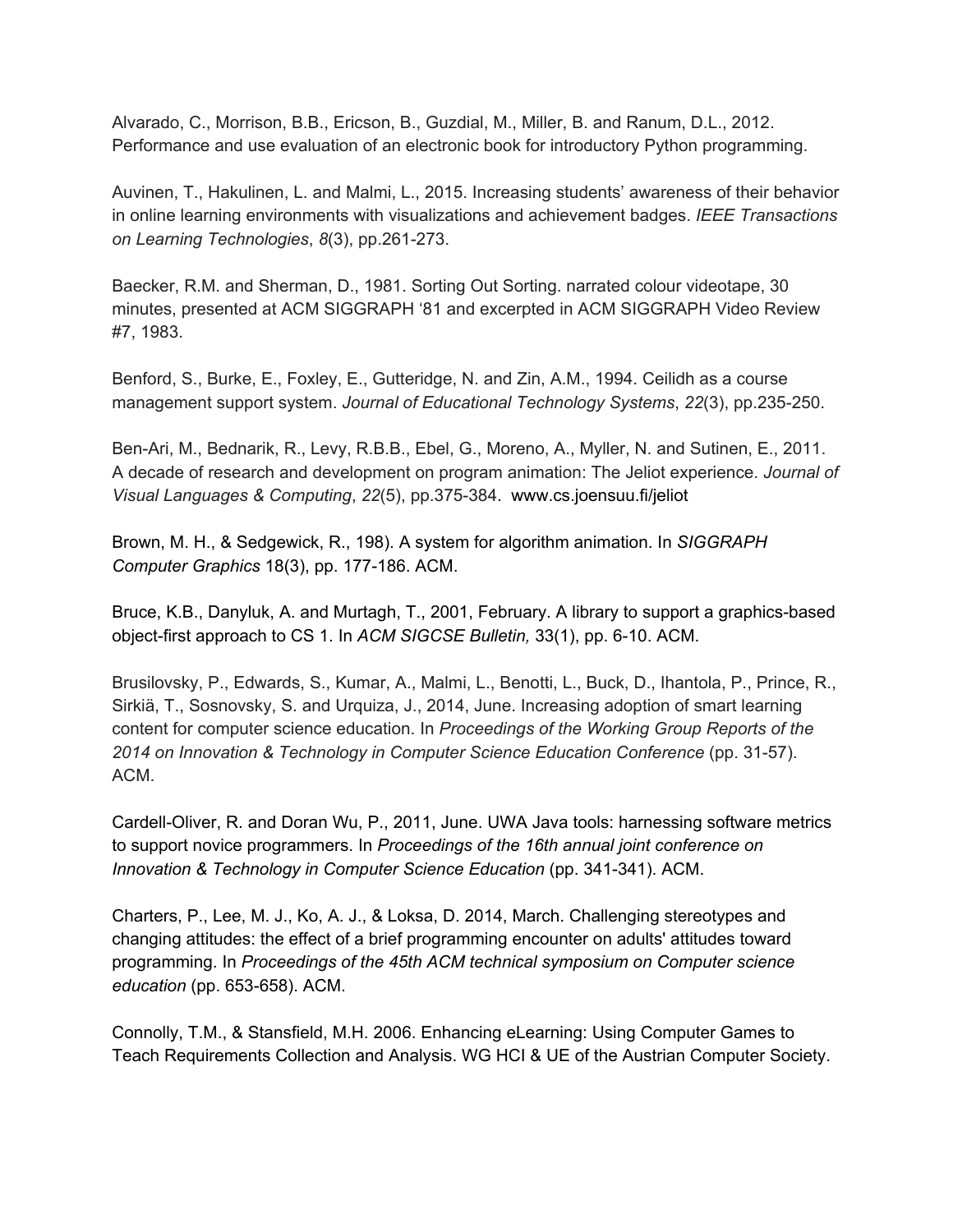Cooper, S., Dann, W. and Pausch, R., 2000, April. Alice: a 3-D tool for introductory programming concepts. In *Journal of Computing Sciences in Colleges*, 15(5), pp. 107-116. Consortium for Computing Sciences in Colleges.

Cooper, S., Dann, W., & Pausch, R. 2003, February. Teaching objects-first in introductory computer science. In *ACM SIGCSE Bulletin*, 35(1), pp. 191-195. ACM.

Crescenzi, P., 2010. Alvie 3.0. https://sites.google.com/site/alviehomepage/alvie3

Davies, S., Polack-Wahl, J.A. and Anewalt, K., 2011, March. A snapshot of current practices in teaching the introductory programming sequence. In *Proceedings of the 42nd ACM technical symposium on Computer science education* (pp. 625-630). ACM.

Dekeyser, S., de Raadt, M., & Lee, T. Y., 2007, March. Computer assisted assessment of SQL query skills. In *Proceedings of the eighteenth conference on Australasian database-Volume 63* (pp. 53-62). Australian Computer Society, Inc..

Diehl, S., 2007. *Software visualization: visualizing the structure, behaviour, and evolution of software*. Springer Science & Business Media.

Du Boulay, B., 1986. Some difficulties of learning to program. *Journal of Educational Computing Research*, *2*(1), pp. 57-73.

Eckerdal, A., Kinnunen, P., Thota, N., Nylén, A., Sheard, J., & Malmi, L., 2014, June. Teaching and learning with MOOCs: computing academics' perspectives and engagement. In *Proceedings of the 2014 conference on Innovation & Technology in Computer Science Education* (pp. 9-14). ACM.

Edwards, S.H., 2003, October. Rethinking computer science education from a test-first perspective. In *Companion of the 18th annual ACM SIGPLAN conference on Object-oriented programming, systems, languages, and applications* (pp. 148-155). ACM.

Edwards, S.H., Kandru, N. and Rajagopal, M., 2017, August. Investigating Static Analysis Errors in Student Java Programs. In *Proceedings of the 2017 ACM Conference on International Computing Education Research* (pp. 65-73). ACM.

Eisenstadt, M., 1997. My hairiest bug war stories. *Communications of the ACM*, *40*(4), pp.30-37.

Ericson, B. J., Guzdial, M. J., & Morrison, B. B., 2015, July. Analysis of interactive features designed to enhance learning in an ebook. In *Proceedings of the eleventh annual International Conference on International Computing Education Research* (pp. 169-178). ACM.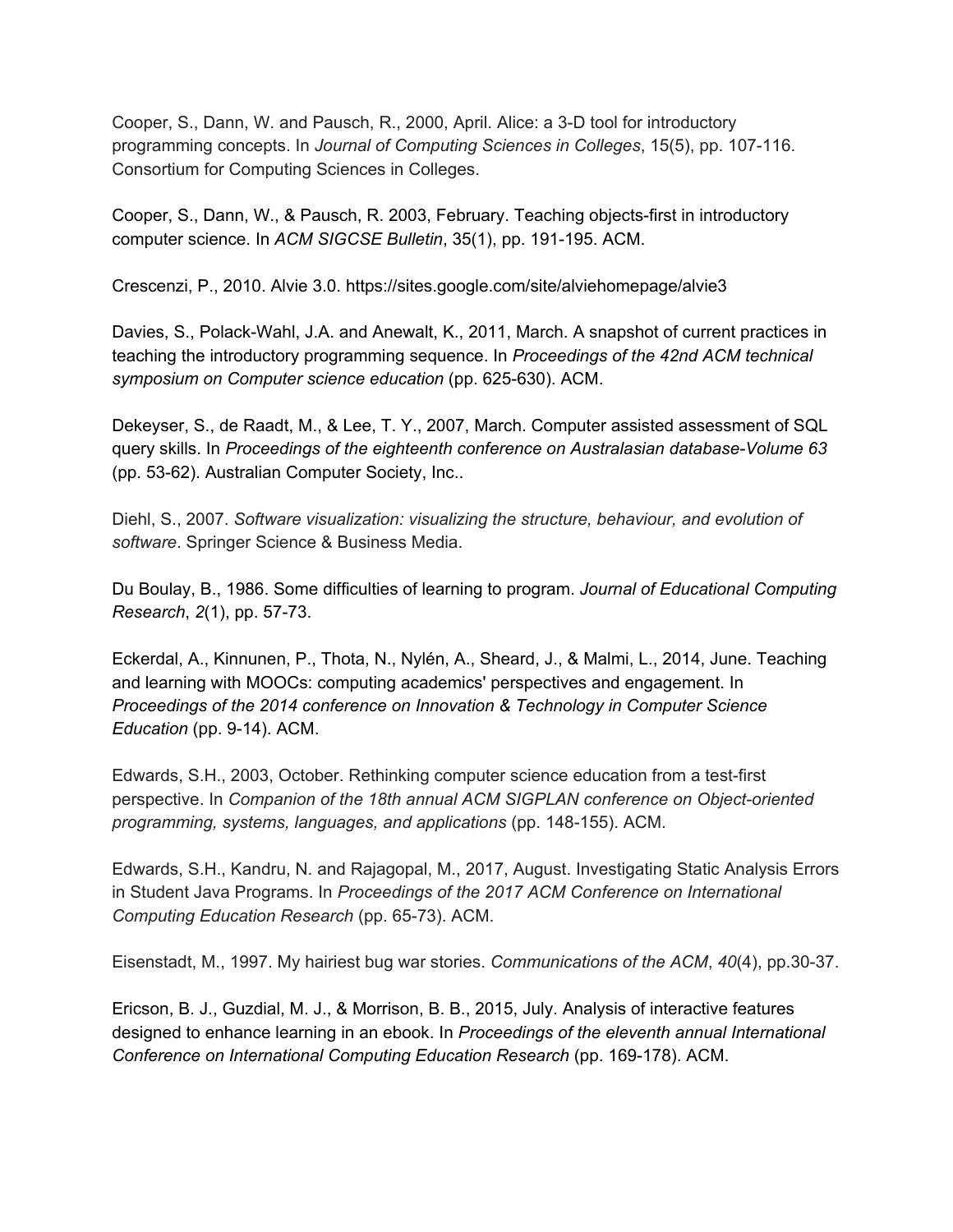Ericson, B. J., Rogers, K., Parker, M., Morrison, B., & Guzdial, M., 2016, August. Identifying Design Principles for CS Teacher Ebooks through Design-Based Research. In *Proceedings of the 2016 ACM Conference on International Computing Education Research* (pp. 191-200). ACM.

Felleisen, M., Findler, R.B., Flatt, M. and Krishnamurthi, S., 1998. The DrScheme project: an overview. *ACM Sigplan Notices*, 33(6), pp.17-23.

Findler, R.B., Flanagan, C., Flatt, M., Krishnamurthi, S. and Felleisen, M., 1997, September. DrScheme: A pedagogic programming environment for Scheme. In *International Symposium on Programming Language Implementation and Logic Programming* (pp. 369-388). Springer, Berlin, Heidelberg.

Findler, R.B., Clements, J., Flanagan, C., Flatt, M., Krishnamurthi, S., Steckler, P. and Felleisen, M., 2002. DrScheme: A programming environment for Scheme. *Journal of functional programming*, *12*(2), pp.159-182.

Fisker, K., McCall, D., Kölling, M. and Quig, B., 2008, June. Group work support for the BlueJ IDE. In *ACM SIGCSE Bulletin*, 40(3), pp. 163-168. ACM.

Fouh, E., Karavirta, V., Breakiron, D. A., Hamouda, S., Hall, S., Naps, T. L., & Shaffer, C. A., 2014. Design and architecture of an interactive eTextbook–The OpenDSA system. *Science of Computer Programming*, *88*, pp. 22-40.

Higgins, C., Symeonidis, P., & Tsintsifas, A., 2002. The marking system for CourseMaster. *ACM SIGCSE Bulletin*, *34*(3), pp. 46-50.

Gee, J.P., 2014. What video games have to teach us about learning and literacy. Macmillan.

Gómez-Albarrán, M., 2005. The teaching and learning of programming: a survey of supporting software tools. *The Computer Journal*, 48(2), pp. 130-144.

Guo, P. J., 2013, March. Online python tutor: embeddable web-based program visualization for cs education. In *Proceeding of the 44th ACM technical symposium on Computer science education* (pp. 579-584). ACM. www.pythontutor.com

Haaranen, L., 2017. Programming as a Performance: Live-streaming and Its Implications for Computer Science Education. In *Proceedings of the 2017 ACM Conference on Innovation and Technology in Computer Science Education* (ITiCSE '17). ACM, New York, NY, USA, pp. 353-358.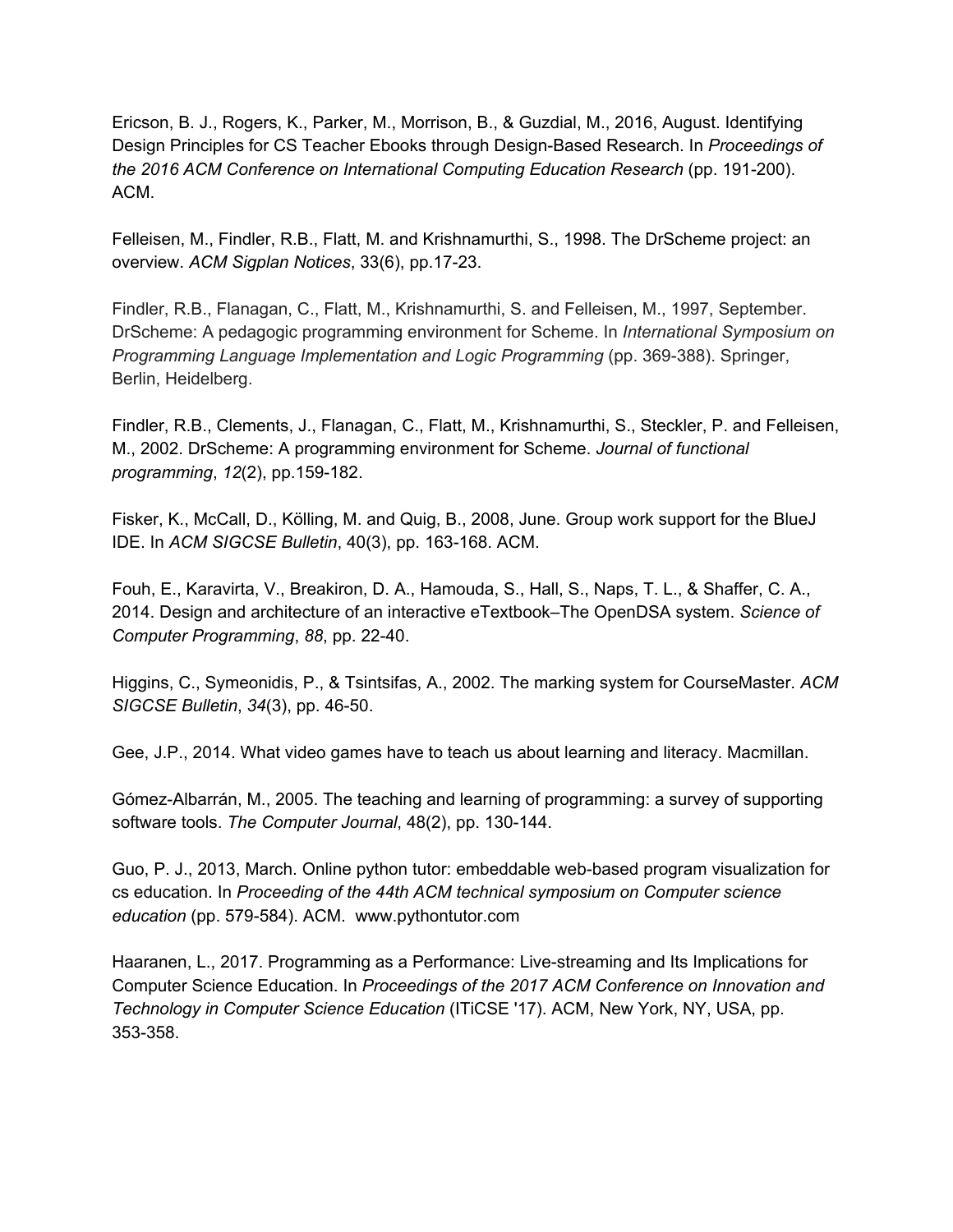Haaranen, L., Duran, R., 2017. Link Between Gaming Communities in YouTube and Computer Science. In *Proceedings of the 9th International Conference on Computer Supported Education* (CSEDU), pp. 17-24.

Helminen, J., Ihantola, P., Karavirta, V., & Malmi, L., 2012, September. How do students solve parsons programming problems?: an analysis of interaction traces. In *Proceedings of the ninth annual international conference on International computing education research* (pp. 119-126). ACM.

Hollingsworth, J., 1960. Automatic graders for programming classes. *Commun. ACM,* 3(10), pp. 528-529.

Hundhausen, C. D., Douglas, S. A., & Stasko, J. T., 2002. A meta-study of algorithm visualization effectiveness. *Journal of Visual Languages & Computing*, *13*(3), pp. 259-290.

Ihantola, P., Ahoniemi, T., Karavirta, V., & Seppälä, O., 2010, October. Review of recent systems for automatic assessment of programming assignments. In *Proceedings of the 10th Koli Calling International Conference on Computing Education Research* (pp. 86-93). ACM.

Jackson, D., & Usher, M., 1997, March. Grading student programs using ASSYST. In *ACM SIGCSE Bulletin*, 29(1), pp. 335-339. ACM.

Joy, M., Griffiths, N., & Boyatt, R., 2005. The boss online submission and assessment system. *Journal on Educational Resources in Computing (JERIC)*, *5*(3), p. 2.

Karavirta, V., Korhonen, A., & Malmi, L., 2006. On the use of resubmissions in automatic assessment systems. *Computer science education*, *16*(3), pp. 229-240.

Karavirta, V., & Shaffer, C. A., 2013, July. JSAV: the JavaScript algorithm visualization library. In *Proceedings of the 18th ACM conference on Innovation and technology in computer science education* (pp. 159-164). ACM.

Kelleher, C. and Pausch, R., 2005. Lowering the barriers to programming: A taxonomy of programming environments and languages for novice programmers. *ACM Computing Surveys (CSUR)*, *37*(2), pp.83-137.

Kemeny, John G.; Kurtz, Thomas E., 1964. *Basic: a manual for BASIC, the elementary algebraic language designed for use with the Dartmouth Time Sharing System* (1st ed.). Hanover, N.H.: Dartmouth College Computation Center.

Kim, A.S. and Ko, A.J., 2017, March. A pedagogical analysis of online coding tutorials. In *Proceedings of the 2017 ACM SIGCSE Technical Symposium on Computer Science Education* (pp. 321-326). ACM.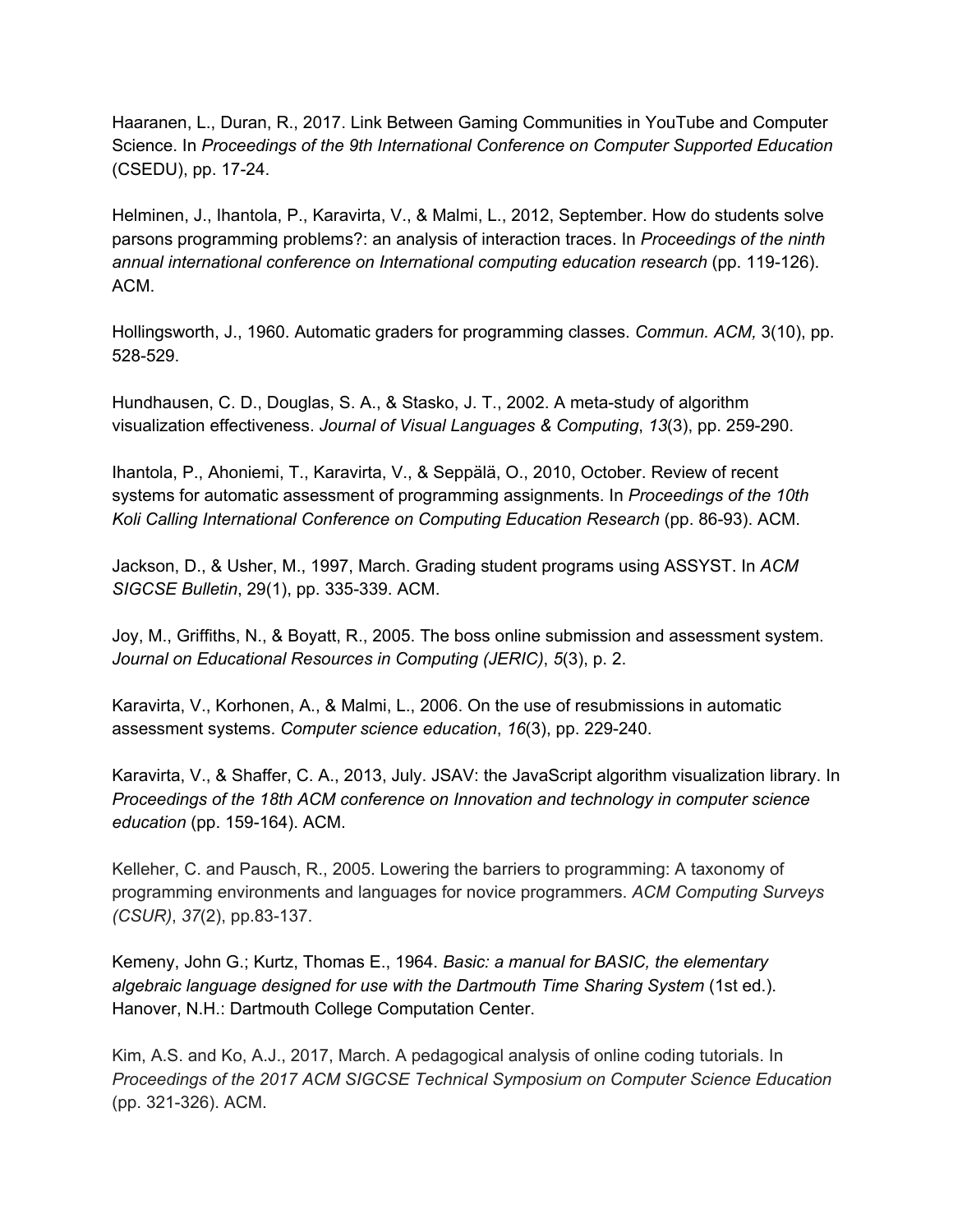Ko, A.J., Latoza, T.D. and Burnett, M.M., 2015. A practical guide to controlled experiments of software engineering tools with human participants. *Empirical Software Engineering*, *20*(1), pp.110-141.

Kölling, M., Quig, B., Patterson, A. and Rosenberg, J., 2003. The BlueJ system and its pedagogy. *Computer Science Education*, *13*(4), pp.249-268.

Lancaster, T., & Culwin, F., 2004. A comparison of source code plagiarism detection engines. *Computer Science Education*, *14*(2), pp. 101-112.

Lee, M.J., Bahmani, F., Kwan, I., LaFerte, J., Charters, P., Horvath, A., Luor, F., Cao, J., Law, C., Beswetherick, M. and Long, S., 2014, July. Principles of a debugging-first puzzle game for computing education. In *Visual Languages and Human-Centric Computing (VL/HCC), 2014 IEEE Symposium on* (pp. 57-64). IEEE.

Lee, M. J., & Ko, A. J., 2015, July. Comparing the effectiveness of online learning approaches on CS1 learning outcomes. In *Proceedings of the Eleventh Annual International Conference on International Computing Education Research,* (pp. 237-246). ACM.

Malmi, L., Karavirta, V., Korhonen, A., Nikander, J., Seppälä, O., & Silvasti, P., 2004. Visual algorithm simulation exercise system with automatic assessment: TRAKLA2. *Informatics in education*, *3*(2), pp. 267.

Malmi, L., Karavirta, V., Korhonen, A., & Nikander, J., 2005. Experiences on automatically assessed algorithm simulation exercises with different resubmission policies. *Journal on Educational Resources in Computing (JERIC)*, *5*(3), p. 7.

Mason, R., Cooper, G. and de Raadt, M., 2012, January. Trends in introductory programming courses in Australian universities: languages, environments and pedagogy. In *Proceedings of the Fourteenth Australasian Computing Education Conference-Volume 123* (pp. 33-42). Australian Computer Society, Inc..

McIver, L., 2002, June. Evaluating languages and environments for novice programmers. In *Fourteenth Annual Workshop of the Psychology of Programming Interest Group (PPIG 2002), Brunel University, Middlesex, UK*.

Meerbaum-Salant, O., Armoni, M., & Ben-Ari, M., 2013. Learning computer science concepts with scratch. *Computer Science Education*, *23*(3), pp. 239-264.

Miller, B.N. and Ranum, D.L., 2012, July. Beyond PDF and ePub: toward an interactive textbook. In *Proceedings of the 17th ACM annual conference on Innovation and technology in computer science education* (pp. 150-155). ACM.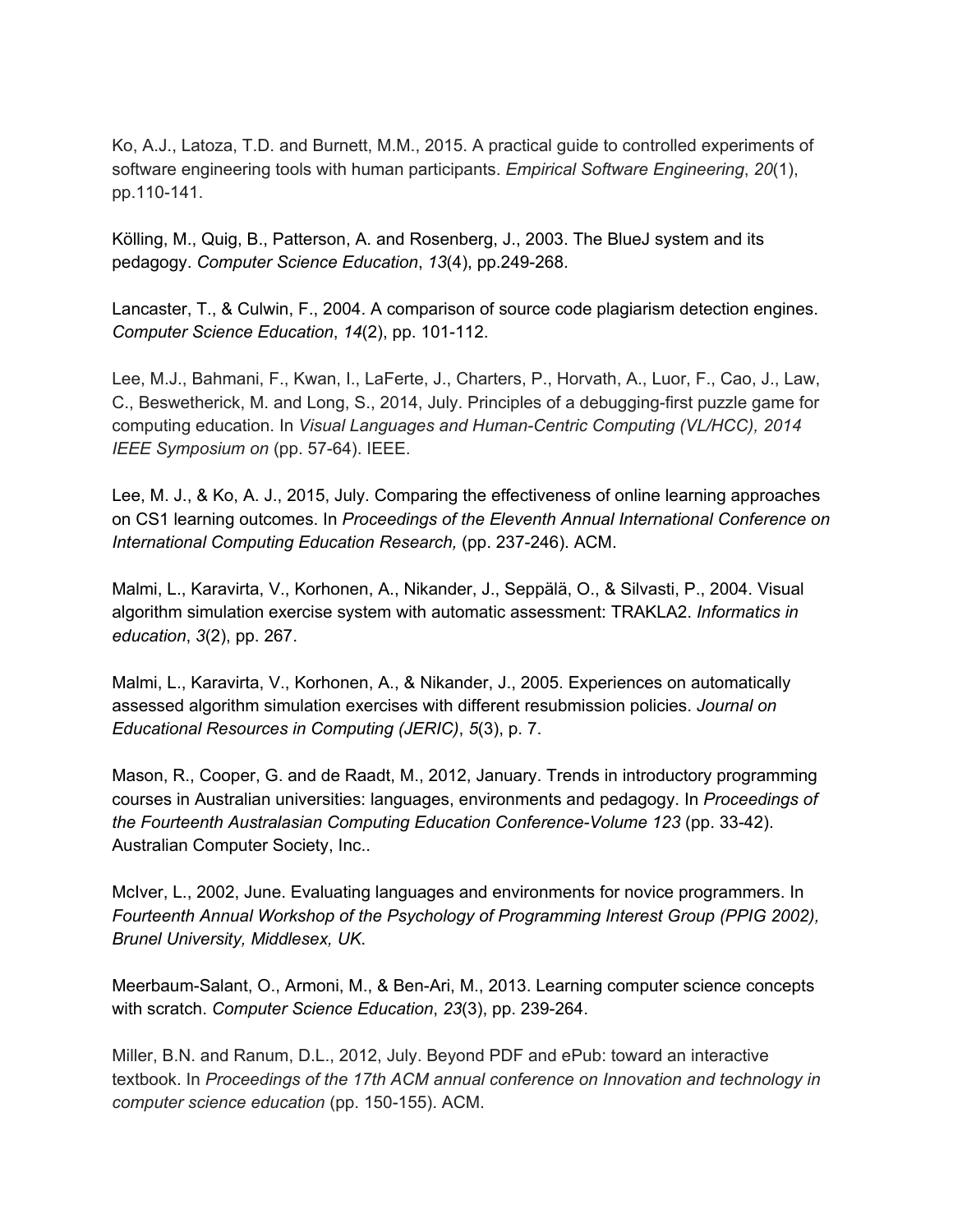Miljanovic, M.A. and Bradbury, J.S., 2017, August. RoboBUG: A Serious Game for Learning Debugging Techniques. In *Proceedings of the 2017 ACM Conference on International Computing Education Research* (pp. 93-100). ACM.

Mitrovic, A., Martin, B., & Mayo, M., 2002. Using evaluation to shape ITS design: Results and experiences with SQL-Tutor. *User Modeling and User-Adapted Interaction*, *12*(2), pp. 243-279.

Naps, T. L., Eagan, J. R., & Norton, L. L., 2000, May. JHAVÉ—an environment to actively engage students in Web-based algorithm visualizations. In *ACM SIGCSE Bulletin*, 32(1), pp. 109-113. ACM.

Naps, T.L., Rößling, G., Almstrum, V., Dann, W., Fleischer, R., Hundhausen, C., Korhonen, A., Malmi, L., McNally, M., Rodger, S. and Velázquez-Iturbide, J.Á., 2002, June. Exploring the role of visualization and engagement in computer science education. In *ACM Sigcse Bulletin,* 35(2), pp. 131-152. ACM.

Nelson, G. L., 2017, August. Comprehension-First Pedagogy and Adaptive, Intrinsically Motivated Tutorials. In *Proceedings of the 2017 ACM Conference on International Computing Education Research* (pp. 287-288). ACM.

Nelson, G. L., Xie, B., & Ko, A. J., 2017, August. Comprehension First: Evaluating a Novel Pedagogy and Tutoring System for Program Tracing in CS1. In *Proceedings of the 2017 ACM Conference on International Computing Education Research* (pp. 2-11). ACM.

Parker, M. C., Rogers, K., Ericson, B. J., & Guzdial, M., 2017, August. Students and Teachers Use An Online AP CS Principles EBook Differently: Teacher Behavior Consistent with Expert Learners. In *Proceedings of the 2017 ACM Conference on International Computing Education Research* (pp. 101-109). ACM.

Resnick, M., Maloney, J., Monroy-Hernández, A., Rusk, N., Eastmond, E., Brennan, K., Millner, A., Rosenbaum, E., Silver, J., Silverman, B. and Kafai, Y., 2009. Scratch: programming for all. *Communications of the ACM*, *52*(11), pp.60-67.

Redish, K. A., & Smyth, W. F., 1986. Program style analysis: A natural by-product of program compilation. *Communications of the ACM*, *29*(2), pp. 126-133.

Robinett, W. and Grimm, L., 1982. Rocky's Boots/Robot Odyssey. *The Learning Company*.

Rodger, S. H., 2002, June. Using hands-on visualizations to teach computer science from beginning courses to advanced courses. In *Second Program Visualization Workshop* (pp. 103-112).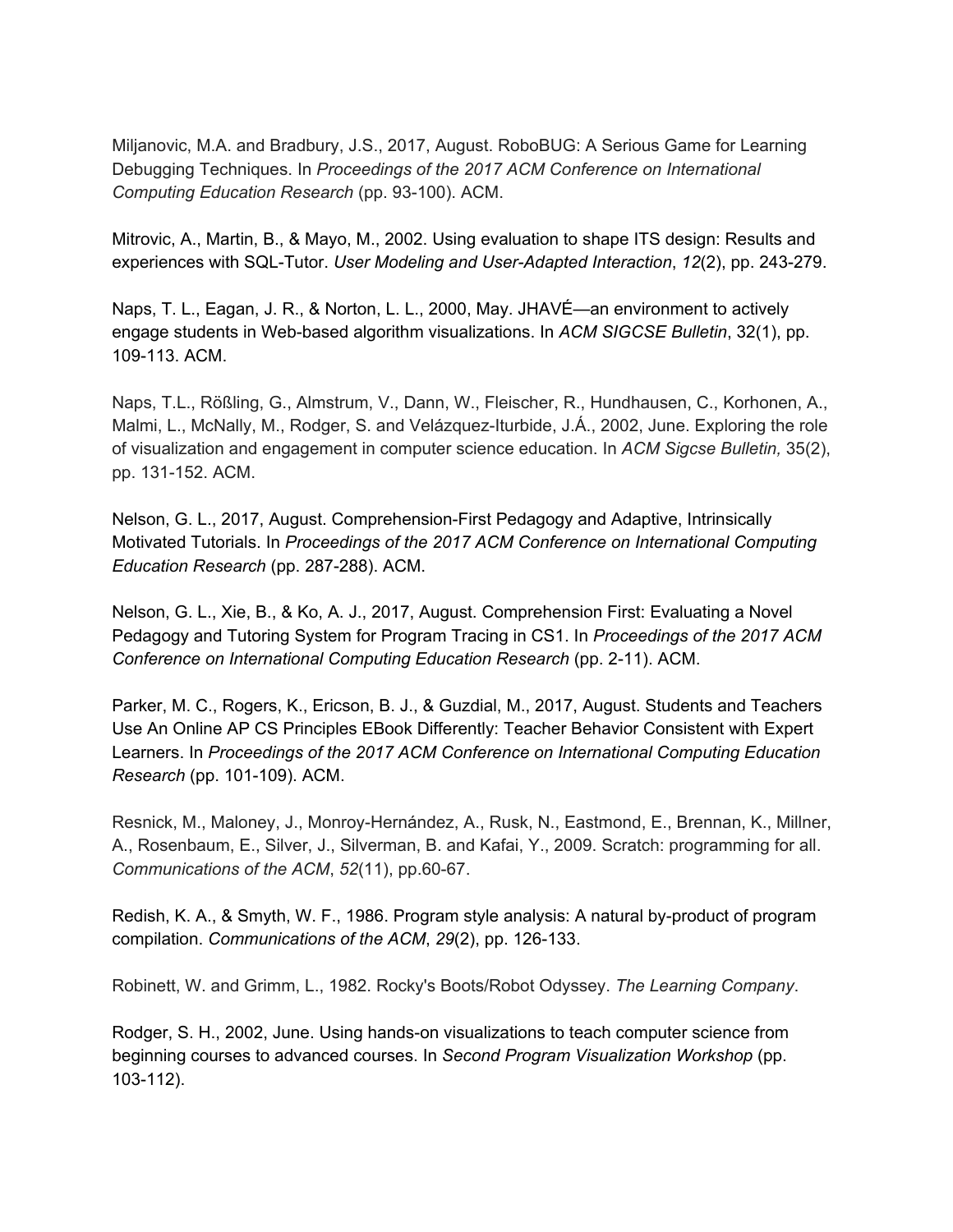Rodger, S. H., & Finley, T. W., 2006. *JFLAP: an interactive formal languages and automata package*. Jones & Bartlett Learning.

Rosales, F., García, A., Rodríguez, S., Pedraza, J. L., Méndez, R., & Nieto, M. M., 2008. Detection of plagiarism in programming assignments. *IEEE Transactions on Education*, *51*(2), pp. 174-183.

Ibrahim, R., Yusoff, R.C.M., Omar, H.M. and Jaafar, A., 2010. Students perceptions of using educational games to learn introductory programming. *Computer and Information Science*, *4*(1), p.205.

Rößling, G. and Vellaramkalayil, T., 2009. A visualization-based computer science hypertextbook prototype. *ACM Transactions on Computing Education (TOCE)*, *9*(2), p.11.

Rößling, G., & Freisleben, B., 2002. ANIMAL: A system for supporting multiple roles in algorithm animation. *Journal of Visual Languages & Computing*, *13*(3), pp. 341-354.

Roque, R., Kafai, Y. and Fields, D., 2012, June. From tools to communities: Designs to support online creative collaboration in Scratch. In *Proceedings of the 11th International Conference on Interaction Design and Children* (pp. 220-223). ACM.

Saikkonen, R., Malmi, L., & Korhonen, A., 2001, June. Fully automatic assessment of programming exercises. In *ACM Sigcse Bulletin*, 33(3), pp. 133-136. ACM.

Sheard, J., Eckerdal, A., Kinnunen, P., Malmi, L., Nylén, A., & Thota, N., 2014, November. MOOCs and their impact on academics. In *Proceedings of the 14th Koli Calling International Conference on Computing Education Research* (pp. 137-145). ACM.

Sheard, J., Simon, S., Hamilton, M., & Lönnberg, J., 2009, August. Analysis of research into the teaching and learning of programming. In *Proceedings of the fifth international workshop on Computing education research workshop* (pp. 93-104). ACM.

Shukur, Z., Burke, E., & Foxley, E., 1999. The automatic assessment of formal specification coursework. *Journal of Computing in Higher Education*, *11*(1), pp. 86-119.

Simon, A., 2007. classification of recent Australasian computing education publications. *Computer Science Education*, *17*(3), pp. 155-169.

Simon, S., 2009. Informatics in Education and Koli Calling: a Comparative Analysis. *Informatics in Education*, *8*(1), p. 101.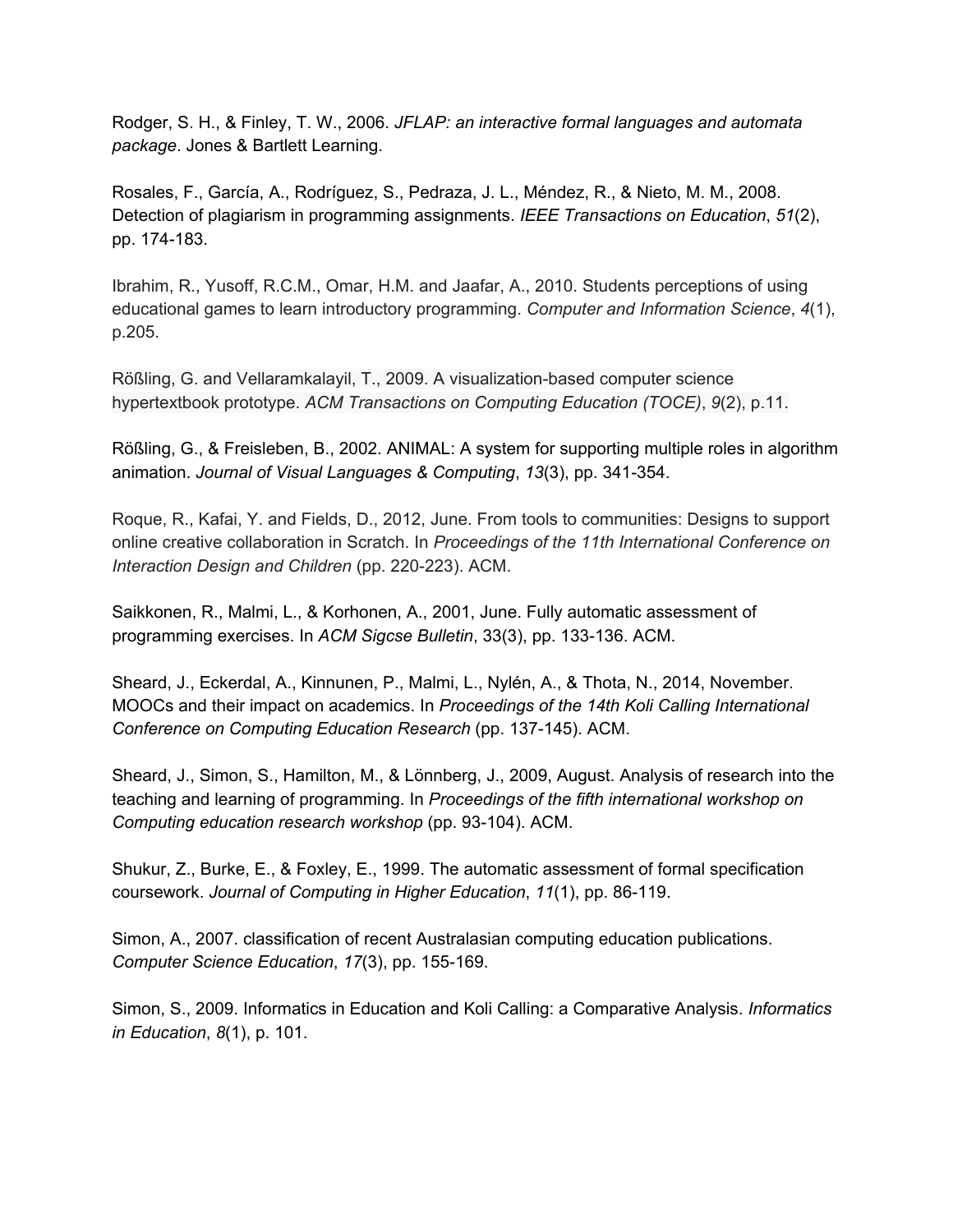Sirkiä, T., 2016, October. Jsvee & Kelmu: Creating and Tailoring Program Animations for Computing Education. In *2016 IEEE Working Conference on Software Visualization (VISSOFT)* (pp. 36-45). IEEE.

Sirkiä, T. and Haaranen, L., 2017. Improving online learning activity interoperability with Acos server. *Software: Practice and Experience*, *47*(11), pp.1657-1676.

Soflano, M., Connolly, T.M. and Hainey, T., 2015. An application of adaptive games-based learning based on learning style to teach SQL. *Computers & Education*, *86*, pp.192-211.

Sorva, J., & Sirkiä, T., 2010, October. UUhistle: a software tool for visual program simulation. In *Proceedings of the 10th Koli Calling International Conference on Computing Education Research* (pp. 49-54). ACM.

Sorva, J., Karavirta, V., & Malmi, L., 2013. A review of generic program visualization systems for introductory programming education. *ACM Transactions on Computing Education (TOCE)*, *13*(4), p. 15.

Spacco, J., Hovemeyer, D., Pugh, W., Emad, F., Hollingsworth, J.K. and Padua-Perez, N., 2006. Experiences with marmoset: designing and using an advanced submission and testing system for programming courses. *ACM Sigcse Bulletin*, *38*(3), pp.13-17.

Stasko, J.T., 1990. Tango: A framework and system for algorithm animation. *Computer*, *23*(9), pp.27-39.

Stasko, J. ed., 1998. *Software visualization: Programming as a multimedia experience*. MIT press.

Thorburn, G., & Rowe, G., 1997. PASS: An automated system for program assessment. *Computers & Education*, *29*(4), pp. 195-206.

Tillmann, N., Bishop, J., Horspool, N., Perelman, D. and Xie, T., 2014, June. Code hunt: searching for secret code for fun. In *Proceedings of the 7th International Workshop on Search-Based Software Testing* (pp. 23-26). ACM.

Uysal, M.P., 2016. Evaluation of learning environments for object-oriented programming: measuring cognitive load with a novel measurement technique. *Interactive Learning Environments*, *24*(7), pp.1590-1609.

Valentine, D. W., 2004. CS educational research: a meta-analysis of SIGCSE technical symposium proceedings. *ACM SIGCSE Bulletin*, *36*(1), pp. 255-259.